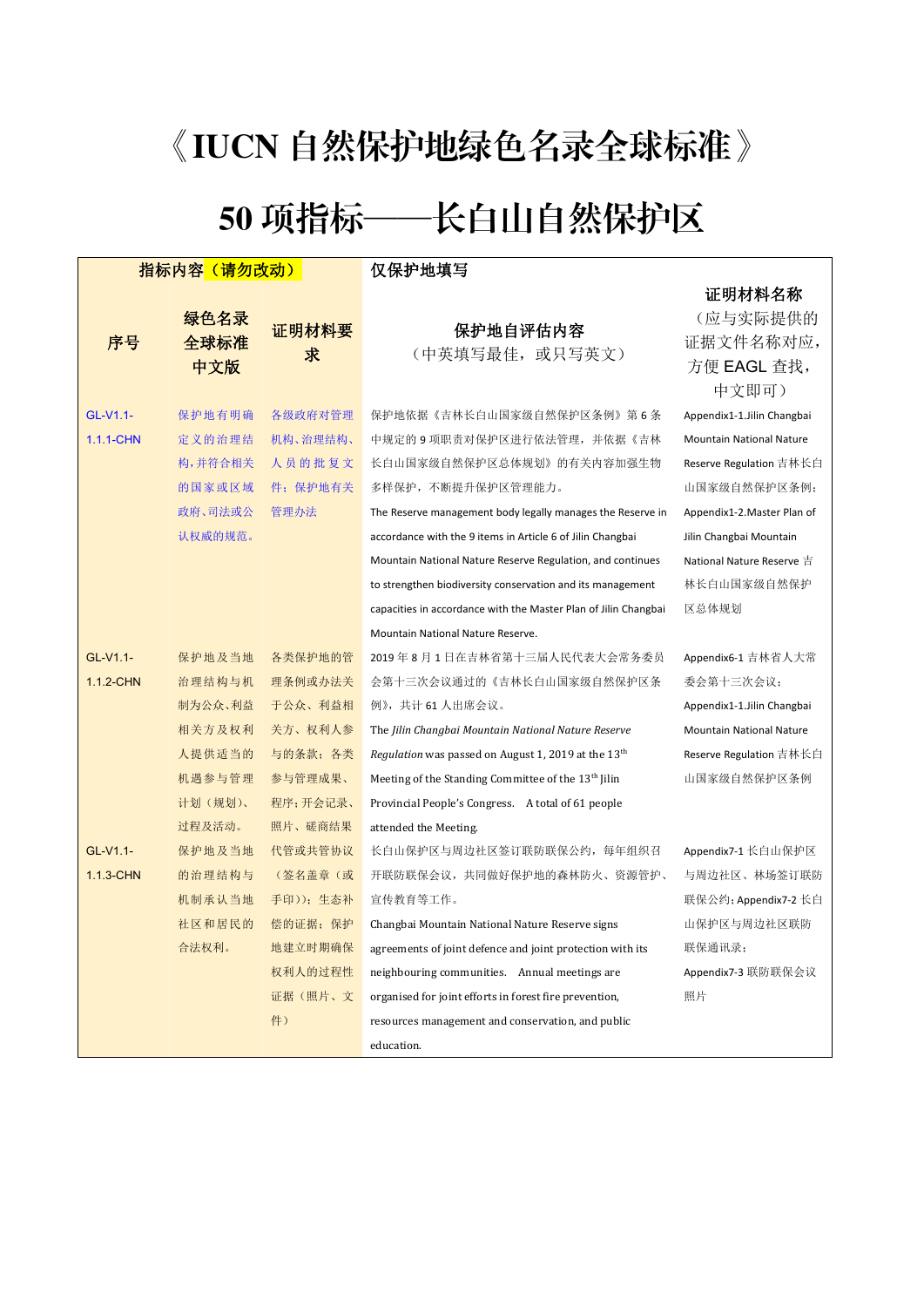| GL-V1.1-      | 权利人及利益  | 公众、利益相关  | 长白山保护区每年与周边社区、相关单位召开联防联保会                                   | Appendix8-1 周边社区与长   |
|---------------|---------|----------|-------------------------------------------------------------|----------------------|
| 1.1.4-CHN     | 相关方有效地  | 方、权利人提出  | 议, 周边社区、林场与长白山保护区签订森林防火联合合                                  | 白山保护区签订森林防火          |
|               | 参与到保护地  | 的相关意见建议  | 同书。                                                         | 联合合同书; Appendix7-1   |
|               | 的决策及适应  | 的反馈和采纳情  | Changbai Mountain Nature Reserve organises a                | 长白山保护区与周边社区、         |
|               | 性管理中。   | 况及佐证材料   | joint-defence and joint-protection meeting every year with  | 林场签订联防联保公约;          |
|               |         |          | its neighbouring communities and related agencies and       | Appendix7-3 联防联保会议   |
|               |         |          | organisations.                                              | 照片                   |
| GL-V1.1-      | 治理安排有助  | 管理机构中的女  | 女职工评优的个人事迹                                                  | Appendix9-1 长自山保护区   |
| 1.1.5-CHN     | 于推进与保护  | 性比例: 治理过 | Deeds of Female Staff with Outstanding Performances         | 峰岭保护站李晶同志事迹          |
|               | 地管理相关的  | 程中的女性作用  |                                                             | 材料; Appendix9-2 长白山保 |
|               | 性别平等。   | 体现材料     |                                                             | 护区白山站杨戬事迹材料          |
| GL-V1.1-      | 确立的治理结  | 管理计划、规划、 | 长白山自然保护管理中心为长白山保护开发区管理委员会                                   | Appendix10-1 内部机构设   |
| 1.1.6-CHN     | 构及机制被主  | 人员任免的公示  | 直属事业单位, 正处级建制, 依法保护管委会辖区内的自                                 | 置; Appendix10-2 人员任免 |
|               | 要成员(公众、 | 及反馈; 内部机 | 然资源,实施保护总体方案。依据有关法律、法规及规定,                                  | 公示                   |
|               | 权利人和利益  | 构设置分类;会  | 制定自然保护区的各项管理制度和保护措施, 调查自然资                                  |                      |
|               | 相关方)所接  | 议或访谈材料   | 源并建立档案, 开展自然保护的宣传教育工作。                                      |                      |
|               | 受,并且可以反 |          | As a public institution directly under the Changbai         |                      |
|               | 映保护地的治  |          | Mountain Protection Development Management                  |                      |
|               | 理分类。    |          | Committee, Changbai Mountain Nature Conservation            |                      |
|               |         |          | Management Centre lawfully manages the natural              |                      |
|               |         |          | resources within its jurisdiction and implements its master |                      |
|               |         |          | conservation plan. In conformity with the related laws,     |                      |
|               |         |          | regulations and rules, the Centre also develops the         |                      |
|               |         |          | Reserve's management regulations and protection             |                      |
|               |         |          | measures, conducts natural resource surveys and sets up     |                      |
|               |         |          | necessary records, and implements public education.         |                      |
| GL-V1.1-      | 治理结构及重  | 出版物、网站、  | 保护地通过长白山生态网发布生态保护方面的新闻信息、                                   | Appendix11-1 长白山生态   |
| $1.2.1 - CHN$ | 要管理文件以  | 公众号、张贴画、 | 通知布告、预警机制、指挥机制、公益林管理等内容。                                    | 网; Appendix11-2 长白山守 |
|               | 易得易懂的方  | 布告等相关内容  | The Changbai Mountain Nature Conservation Management        | 护者微博;                |
|               | 式向公众开放。 |          | Centre releases through Changbai Mountain Ecology at        | Appendix11-3 长白山守护者  |
|               | 重要文件包括  |          | http://bhzx.changbaishan.gov.cn the related news.           | 微信公众号                |
|               | 区域管理计划  |          | announcements, notices, messages from its early warning     |                      |
|               | 文件、相关辅助 |          | mechanism and command mechanism, and information            |                      |
|               | 计划文件以及  |          | regarding the management of the non-commercial forests.     |                      |
|               | 其它重要方向  |          |                                                             |                      |
|               | 性文件。    |          |                                                             |                      |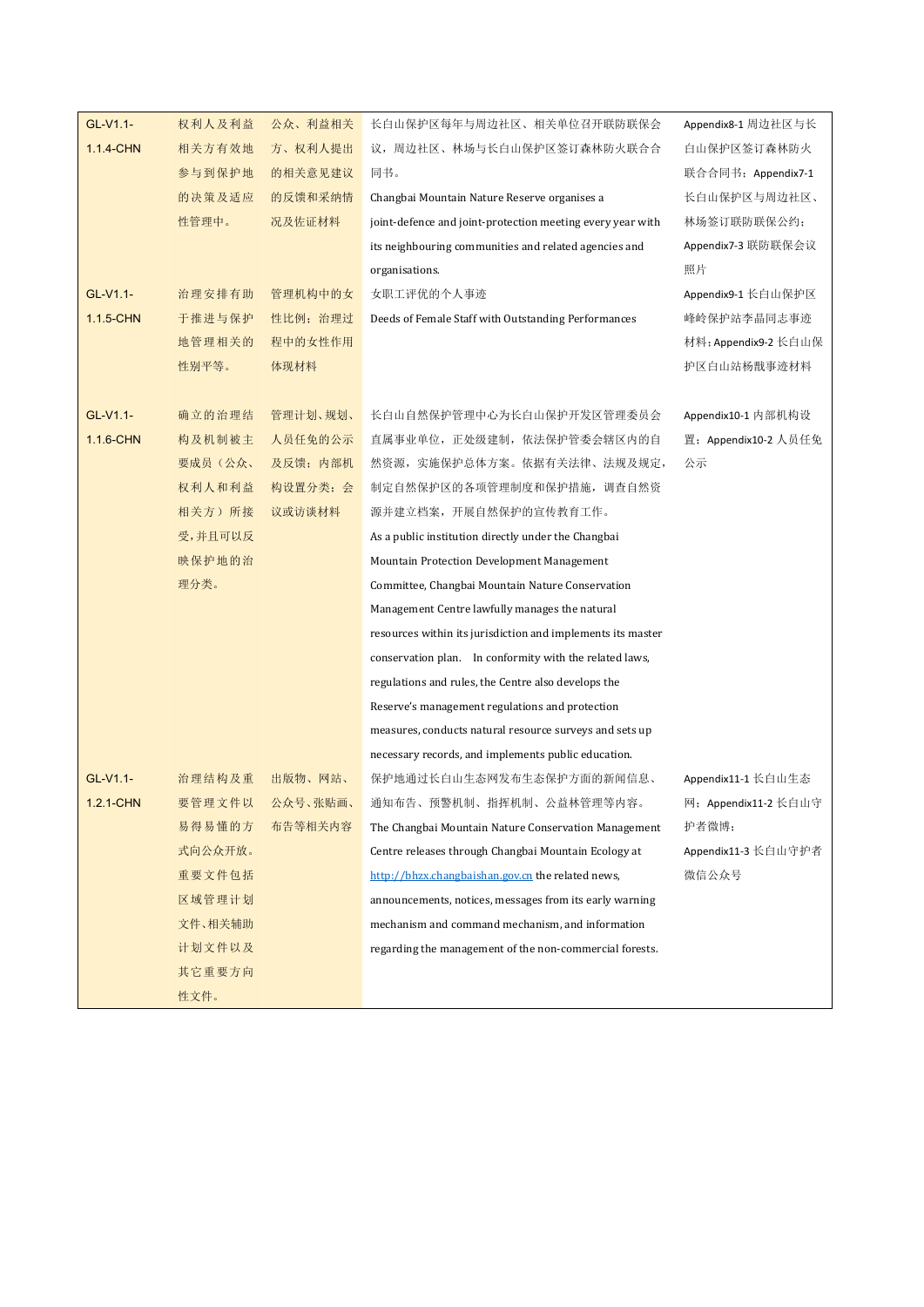| GL-V1.1-  | 如果存在一个  | 出版物、官方网  | 通过长白山生态网管理机构中公开相关信息。                                           | Appendix12-1 长白山生态网  |
|-----------|---------|----------|----------------------------------------------------------------|----------------------|
| 1.2.2-CHN | 官方决策机构, | 站、门户网站、  | Related information is publicly released in the                | 机构信息                 |
|           | 则该机构当前  | 公众号等相关内  | "Administration" Column of the Changbai Mountain Ecology       |                      |
|           | 的会员成员、机 | 容        | website.                                                       |                      |
|           | 构的建立过程  |          |                                                                |                      |
|           | 与会员章程是  |          |                                                                |                      |
|           | 公开的;如果不 |          |                                                                |                      |
|           | 存在一个官方  |          |                                                                |                      |
|           | 决策机构,则官 |          |                                                                |                      |
|           | 方决策者(如部 |          |                                                                |                      |
|           | 长、或机构总干 |          |                                                                |                      |
|           | 事)的姓名及具 |          |                                                                |                      |
|           | 体联系信息是  |          |                                                                |                      |
|           | 公开的。    |          |                                                                |                      |
| GL-V1.1-  | 决策机构及决  | 相关文件和工作  | 长白山自然保护管理中心定期召开党委班子会议, 研究部                                     | Appendix10-2 人员任免公   |
| 1.2.3-CHN | 策者针对由公  | 通报       | 署下步工作, 对干部任用、工程项目招投标以及其他重大                                     | 示; Appendix13-1 长白山自 |
|           | 众、权利人和利 |          | 决策都民主决定并公示公开。                                                  | 然保护管理中心主任办公          |
|           | 益相关方提出  |          | The Changbai Mountain Nature Conservation Management           | 会议                   |
|           | 的问题进行的  |          | Centre holds regular meetings of the leading officials of its  |                      |
|           | 讨论结果是公  |          | Party Committee to make and arrange for the next-step          |                      |
|           | 开的。     |          | work plans. Major decisions such as the appointment of         |                      |
|           |         |          | officials, inviting or submitting a tender for engineering     |                      |
|           |         |          | projects are taken democratically and publicised to seek       |                      |
|           |         |          | opinions.                                                      |                      |
| GL-V1.1-  | 有简便有效的  | 是否有相关机构  | 针对保护区周边社区居民和内部职工投诉, 长白山自然保                                     | Appendix14-1 长白山自然保  |
| 1.2.4-CHN | 程序来识别、听 | 负责; 处理程序 | 护管理中心专门设立了信访和纪检监察部门, 公开信访电                                     | 护管理中心纪检监察信访          |
|           | 取、解决与治理 | 及结果佐证材料  | 话、举报电话和资源管理部门电话, 随时接待和处理信访                                     | 工作流程图; Appendix11-1  |
|           | 或管理保护地  |          | 纠纷和林政举报案件。                                                     | 长白山生态网               |
|           | 有关的投诉、纠 |          | In order to solve the contradictions between the surrounding   |                      |
|           | 纷或申诉。   |          | communities and the residents and ensure the practical         |                      |
|           |         |          | implementation of the management measures, a complaint         |                      |
|           |         |          | reporting and discipline inspection department, in addition to |                      |
|           |         |          | the public telephone hotline, complaints box and online        |                      |
|           |         |          | complaint platform, was especially set up to handle            |                      |
|           |         |          | complaints so that all the disputes might be promptly          |                      |
|           |         |          | reconciled.                                                    |                      |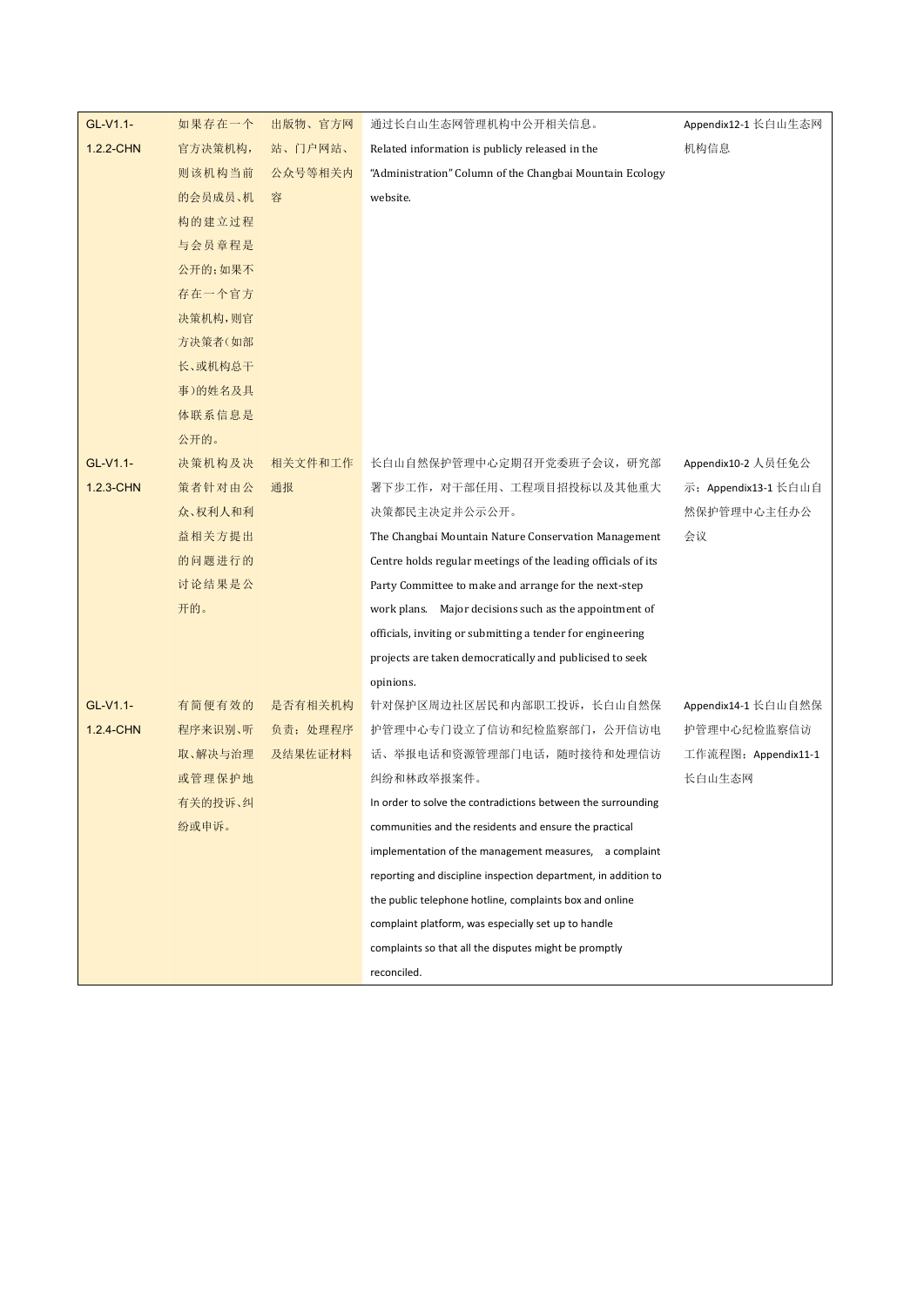| GL-V1.1-  | 管理和规划充  |
|-----------|---------|
| 1.3.1-CHN | 分依据了保护  |
|           | 地监测、评估及 |
|           | 咨询协商的结  |
|           | 果       |

规划、管理计划、 地监测、评估及

管理和规划充 自然保护地总体 长白山保护区每年定期召开年度工作会议,总结一年来长 Appendix4-1.Master Plan of 分依据了保护 规划、管理计划、 白山自然保护区的保护管理情况并根据前一年工作的成果 Jilin Changbai Mountain 地监测、评估及 年度工作计划和 及不足,制定下一年重点工作计划。2018 年,一期、二期 National Nature Reserve 吉 | 咨询协商的结 工作总结,保护 规划实施后,长白山保护区组织编制了《吉林长白山国家 林长白山国家级自然保护 | <mark>地监测、评估及</mark> 级自然保护区总体规划》(2018~2027),并以函询的方式咨 区总体规划; \_\_\_\_\_\_\_\_\_\_\_\_\_\_\_\_\_\_\_\_\_\_\_\_\_\_\_\_\_\_\_\_\_ 咨询协商文件 询各利益相关方的意见。

> A regular work meeting is held annually at Changbai Mountain Nature Reserve, where the work done in the previous year is reviewed and the coming year's work plan developed based on the achievements and the weaknesses of the previous year's work. In 2018, after the implementation of the Phase I and Phase II of its Master Plan, the Reserve organised the development of the *Master Plan of Jilin Changbai Mountain National Nature Reserve (2018-2027)* and sent out letters to the stakeholders to solicit their opinions.

Appendix4-1.Master Plan of Jilin Changbai Mountain National Nature Reserve 吉 林长白山国家级自然保护 区总体规划; Appendix4-2.2017 Report on the Work of Changbai Mountain Nature Reserve2017 年长白山保护 区工作总结; Appendix4-3.2018 Report on the Work of Changbai Mountain Nature Reserve2018 年长白山保护 区工作总结; Appendix4-4.2018 Work Plan of Changbai Mountain Nature Reserve2018 年长白 山保护区工作计划; Appendix4-5.2019 Report on the Work of Changbai Mountain Nature Reserve2019 年长白山保护 区工作总结; Appendix4-6.2019 Work Plan of Changbai Mountain Nature Reserve2019 年长白 山保护区工作计划; Appendix4-7.2020 Work Plan of Changbai Mountain Nature Reserve2020 年长白 山保护区工作计划; Appendix15-1 长白山保护区 总体规划函询意见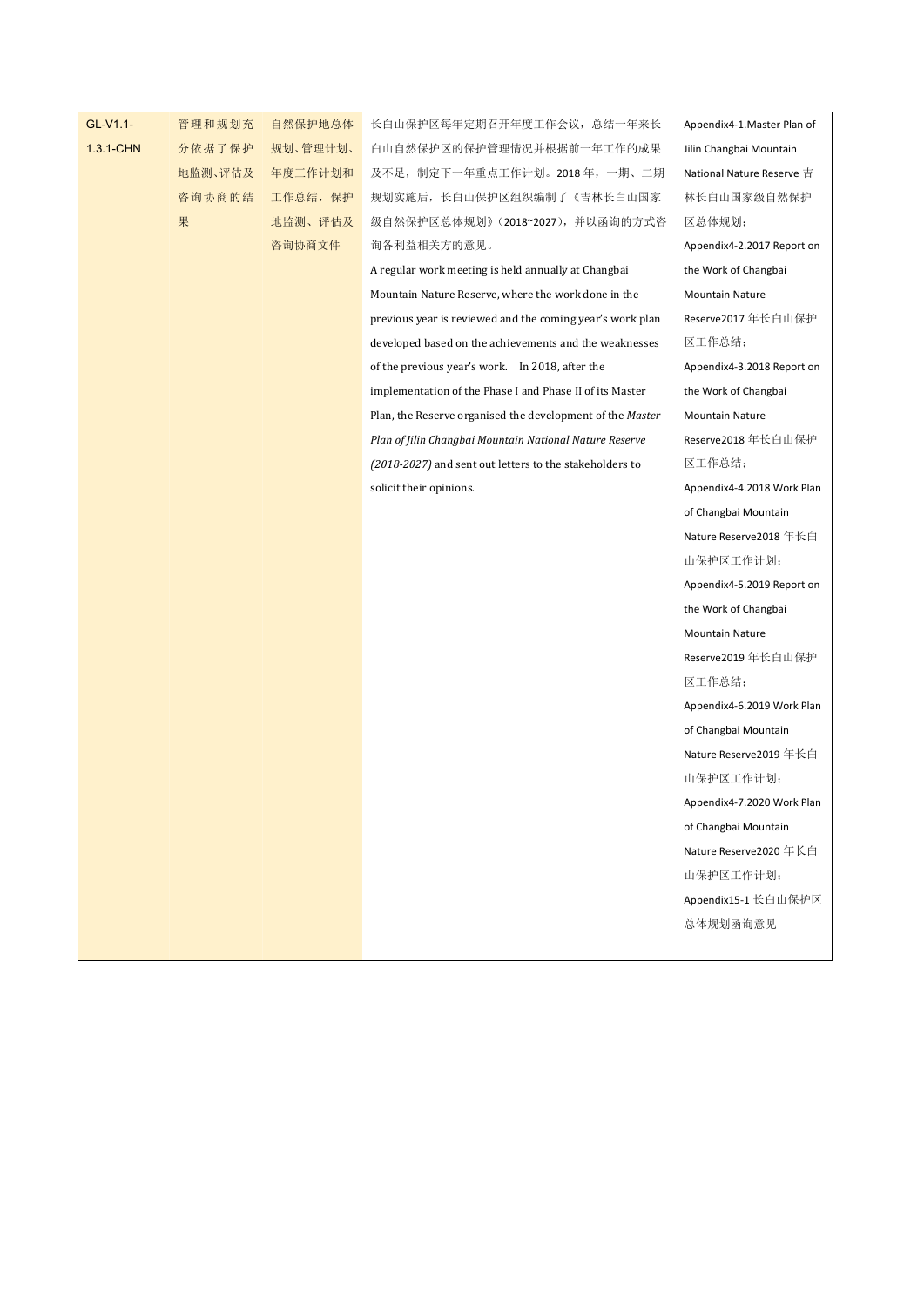## GL-V1.1- 规划及决策认

1.3.2-CHN 识到了影响自 规划、管理计划、

规划及决策认 自然保护地总体 《吉林长白山国家级自然保护区总体规划》(2018~2027) Appendix4-1.Master Plan of | 识到了影响自 规划、管理计划、 是以党的十九大关于"加快生态文明体制改革,建设美丽 Jilin Changbai Mountain | 然保护地的相 年度工作计划和 中国"的新要求,践行绿水青山就是金山银山的理念,全 National Nature Reserve 吉 | 关国家及区域 工作总结 面落实"保护第一、积极发展、合理利用"的保护管理方 <mark>背景条件、问题 针为指导思想,以保护北温带森林生态系统为重点,保护 区总体规划;</mark> 及目标。 好长白山森林生态系统、珍稀濒危野生动植物资源和"三 Appendix4-2.2017 Report on | 江"流域水源涵养区为原则。在维护森林生态系统的典型 性、原真性、完整性和稳定性的前提下,积极开展保护管 理、科研监测、公众教育、可持续发展等各项工程建设, 全面提升保护区的信息化管理水平和综合管理能力,推动 军民融合发展,巩固国防,维护边疆安定团结,促进资源、 环境和社会经济的协调和可持续发展,最大限度地发挥保 护区的生态功能和效益。

> The *Master Plan of Jilin Changbai Mountain National Nature Reserve (2018-2027)* is guided by the new requirements of "speeding up reform of the system for developingan ecological civilisation and building a beautiful China", and "acting on the understanding that lucid waters and lush mountains are invaluable assets", as proposed at the 19<sup>th</sup> National Congress of the Communist Party of China. The Master Plan places top priority on conservation and encourages proactive efforts in seeking development and wise use of natural resources. It emphasises the conservation of the forest ecosystems in North Temperate Zone, and calls for the protection of the forest ecosystems and the rare and endangered wild animal and plant resources in Changbai Mountain and the headwaters of Songhua, Tumen and Yalu Rivers. Under the precondition of maintaining the representativeness, the authenticity, the integrity and the stability of the forest ecosystem, active efforts shall be made in various aspects from management and protection, research and monitoring to public education and sustainable development and the associated engineering projects. It aims to enhance in an all-round way the Reserve's capacity to engage in information technology application and comprehensive management, further military-civilian integration, consolidate national defence, maintain stability and unity in the border areas, promote the coordinated and sustainable development of resources, environment, society and economy, and maximise the ecological services and benefits of the Reserve.

th 山保护区工作计划; Appendix4-1.Master Plan of Jilin Changbai Mountain National Nature Reserve 吉 林长白山国家级自然保护 区总体规划; Appendix4-2.2017 Report on the Work of Changbai Mountain Nature Reserve2017 年长白山保护 区工作总结; Appendix4-3.2018 Report on the Work of Changbai Mountain Nature Reserve2018 年长白山保护 区工作总结; Appendix4-4.2018 Work Plan of Changbai Mountain Nature Reserve2018 年长白 Appendix4-5.2019 Report on the Work of Changbai Mountain Nature Reserve2019 年长白山保护 区工作总结; Appendix4-6.2019 Work Plan of Changbai Mountain Nature Reserve2019 年长白 山保护区工作计划; Appendix4-7.2020 Work Plan of Changbai Mountain Nature Reserve2020 年长白 山保护区工作计划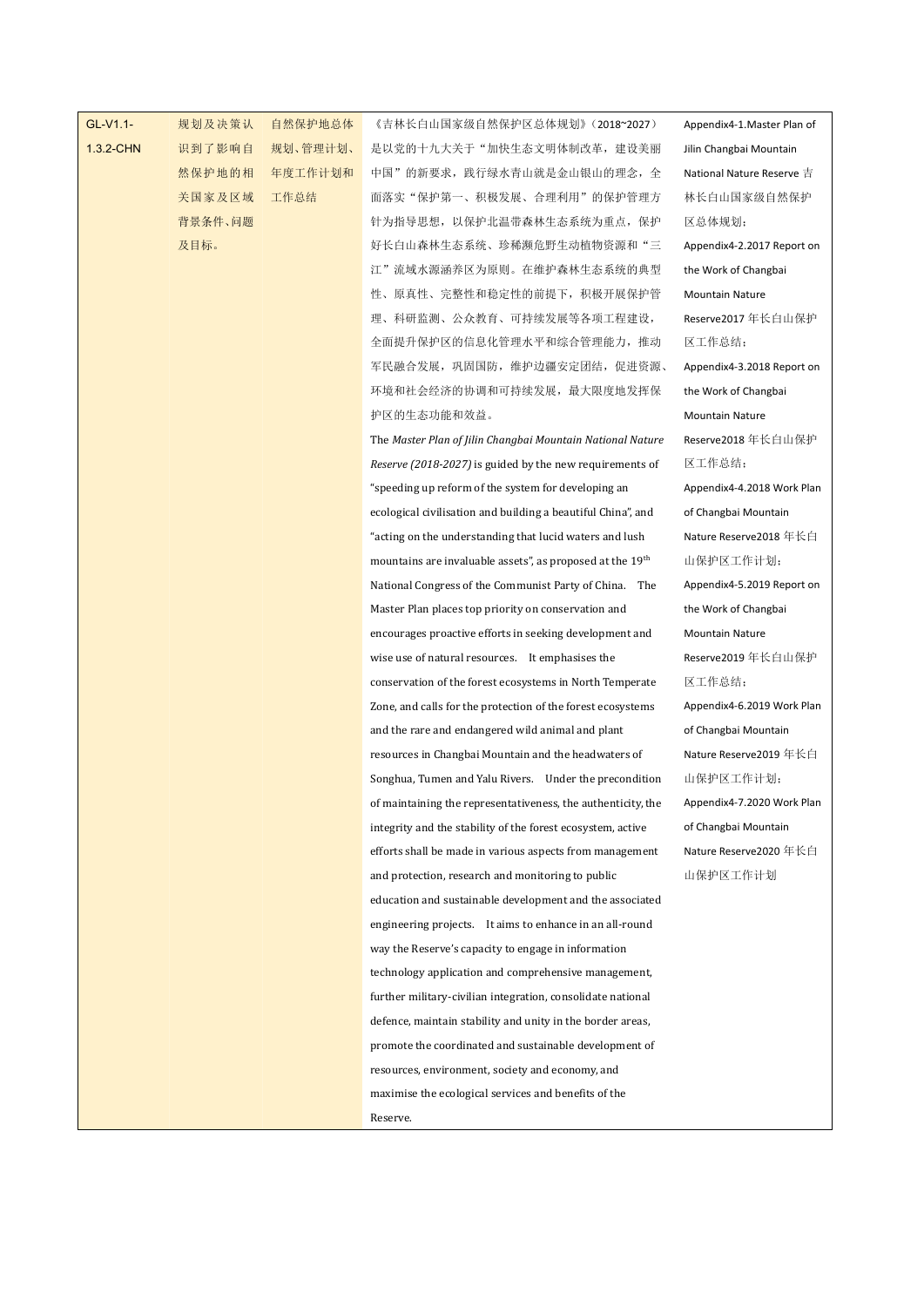| 规划、管理计划、<br>$1.3.3$ -CHN<br>程以多个知识<br>科研与监测、宣教、社区发展与资源可持续利用等基础工<br>Jilin Changbai Mountain<br>来源(科学的、<br>年度工作计划和<br>程建设, 以及管理体系、规章制度、经营开发等经营管理<br>National Nature Reserve 吉<br>经验上的、地方<br>工作总结<br>措施因地制宜地进行统筹规划, 在工程建设项目上突出科<br>林长白山国家级自然保护<br>学性、超前性和可操作性, 积极采用先进技术, 充分考虑<br>的及传统知识<br>区总体规划;<br>的)为基础。<br>与国际先进技术、先进水平接轨。<br>Appendix4-2.2017 Report on<br>Rooted in the realities of Changbai Mountain Nature<br>the Work of Changbai<br>Reserve, the Master Plan makes overall plans about its basic<br><b>Mountain Nature</b><br>Reserve2017 年长白山保护<br>work and the associated construction projects in natural<br>区工作总结;<br>resources conservation, scientific research and monitoring,<br>Appendix4-3.2018 Report on<br>public education, community development and sustainable<br>resource use, as well as its operational and management<br>the Work of Changbai<br>measures such as management systems and rules and<br>Mountain Nature<br>Reserve2018年长白山保护<br>regulations. It requires that construction projects should<br>be science-based, forward-looking and feasible and<br>区工作总结;<br>Appendix4-4.2018 Work Plan<br>encourages the use of advanced technologies in line with<br>international standards.<br>of Changbai Mountain<br>Nature Reserve2018 年长白<br>山保护区工作计划;<br>Appendix4-5.2019 Report on<br>the Work of Changbai<br><b>Mountain Nature</b><br>Reserve2019年长白山保护<br>区工作总结;<br>Appendix4-6.2019 Work Plan<br>of Changbai Mountain<br>Nature Reserve2019 年长白 |
|------------------------------------------------------------------------------------------------------------------------------------------------------------------------------------------------------------------------------------------------------------------------------------------------------------------------------------------------------------------------------------------------------------------------------------------------------------------------------------------------------------------------------------------------------------------------------------------------------------------------------------------------------------------------------------------------------------------------------------------------------------------------------------------------------------------------------------------------------------------------------------------------------------------------------------------------------------------------------------------------------------------------------------------------------------------------------------------------------------------------------------------------------------------------------------------------------------------------------------------------------------------------------------------------------------------------------------------------------------------------------------------------------------------------------------------------------------------------------------------|
|                                                                                                                                                                                                                                                                                                                                                                                                                                                                                                                                                                                                                                                                                                                                                                                                                                                                                                                                                                                                                                                                                                                                                                                                                                                                                                                                                                                                                                                                                          |
|                                                                                                                                                                                                                                                                                                                                                                                                                                                                                                                                                                                                                                                                                                                                                                                                                                                                                                                                                                                                                                                                                                                                                                                                                                                                                                                                                                                                                                                                                          |
|                                                                                                                                                                                                                                                                                                                                                                                                                                                                                                                                                                                                                                                                                                                                                                                                                                                                                                                                                                                                                                                                                                                                                                                                                                                                                                                                                                                                                                                                                          |
|                                                                                                                                                                                                                                                                                                                                                                                                                                                                                                                                                                                                                                                                                                                                                                                                                                                                                                                                                                                                                                                                                                                                                                                                                                                                                                                                                                                                                                                                                          |
|                                                                                                                                                                                                                                                                                                                                                                                                                                                                                                                                                                                                                                                                                                                                                                                                                                                                                                                                                                                                                                                                                                                                                                                                                                                                                                                                                                                                                                                                                          |
|                                                                                                                                                                                                                                                                                                                                                                                                                                                                                                                                                                                                                                                                                                                                                                                                                                                                                                                                                                                                                                                                                                                                                                                                                                                                                                                                                                                                                                                                                          |
|                                                                                                                                                                                                                                                                                                                                                                                                                                                                                                                                                                                                                                                                                                                                                                                                                                                                                                                                                                                                                                                                                                                                                                                                                                                                                                                                                                                                                                                                                          |
|                                                                                                                                                                                                                                                                                                                                                                                                                                                                                                                                                                                                                                                                                                                                                                                                                                                                                                                                                                                                                                                                                                                                                                                                                                                                                                                                                                                                                                                                                          |
|                                                                                                                                                                                                                                                                                                                                                                                                                                                                                                                                                                                                                                                                                                                                                                                                                                                                                                                                                                                                                                                                                                                                                                                                                                                                                                                                                                                                                                                                                          |
|                                                                                                                                                                                                                                                                                                                                                                                                                                                                                                                                                                                                                                                                                                                                                                                                                                                                                                                                                                                                                                                                                                                                                                                                                                                                                                                                                                                                                                                                                          |
|                                                                                                                                                                                                                                                                                                                                                                                                                                                                                                                                                                                                                                                                                                                                                                                                                                                                                                                                                                                                                                                                                                                                                                                                                                                                                                                                                                                                                                                                                          |
|                                                                                                                                                                                                                                                                                                                                                                                                                                                                                                                                                                                                                                                                                                                                                                                                                                                                                                                                                                                                                                                                                                                                                                                                                                                                                                                                                                                                                                                                                          |
|                                                                                                                                                                                                                                                                                                                                                                                                                                                                                                                                                                                                                                                                                                                                                                                                                                                                                                                                                                                                                                                                                                                                                                                                                                                                                                                                                                                                                                                                                          |
|                                                                                                                                                                                                                                                                                                                                                                                                                                                                                                                                                                                                                                                                                                                                                                                                                                                                                                                                                                                                                                                                                                                                                                                                                                                                                                                                                                                                                                                                                          |
|                                                                                                                                                                                                                                                                                                                                                                                                                                                                                                                                                                                                                                                                                                                                                                                                                                                                                                                                                                                                                                                                                                                                                                                                                                                                                                                                                                                                                                                                                          |
|                                                                                                                                                                                                                                                                                                                                                                                                                                                                                                                                                                                                                                                                                                                                                                                                                                                                                                                                                                                                                                                                                                                                                                                                                                                                                                                                                                                                                                                                                          |
|                                                                                                                                                                                                                                                                                                                                                                                                                                                                                                                                                                                                                                                                                                                                                                                                                                                                                                                                                                                                                                                                                                                                                                                                                                                                                                                                                                                                                                                                                          |
|                                                                                                                                                                                                                                                                                                                                                                                                                                                                                                                                                                                                                                                                                                                                                                                                                                                                                                                                                                                                                                                                                                                                                                                                                                                                                                                                                                                                                                                                                          |
|                                                                                                                                                                                                                                                                                                                                                                                                                                                                                                                                                                                                                                                                                                                                                                                                                                                                                                                                                                                                                                                                                                                                                                                                                                                                                                                                                                                                                                                                                          |
|                                                                                                                                                                                                                                                                                                                                                                                                                                                                                                                                                                                                                                                                                                                                                                                                                                                                                                                                                                                                                                                                                                                                                                                                                                                                                                                                                                                                                                                                                          |
|                                                                                                                                                                                                                                                                                                                                                                                                                                                                                                                                                                                                                                                                                                                                                                                                                                                                                                                                                                                                                                                                                                                                                                                                                                                                                                                                                                                                                                                                                          |
|                                                                                                                                                                                                                                                                                                                                                                                                                                                                                                                                                                                                                                                                                                                                                                                                                                                                                                                                                                                                                                                                                                                                                                                                                                                                                                                                                                                                                                                                                          |
|                                                                                                                                                                                                                                                                                                                                                                                                                                                                                                                                                                                                                                                                                                                                                                                                                                                                                                                                                                                                                                                                                                                                                                                                                                                                                                                                                                                                                                                                                          |
|                                                                                                                                                                                                                                                                                                                                                                                                                                                                                                                                                                                                                                                                                                                                                                                                                                                                                                                                                                                                                                                                                                                                                                                                                                                                                                                                                                                                                                                                                          |
|                                                                                                                                                                                                                                                                                                                                                                                                                                                                                                                                                                                                                                                                                                                                                                                                                                                                                                                                                                                                                                                                                                                                                                                                                                                                                                                                                                                                                                                                                          |
|                                                                                                                                                                                                                                                                                                                                                                                                                                                                                                                                                                                                                                                                                                                                                                                                                                                                                                                                                                                                                                                                                                                                                                                                                                                                                                                                                                                                                                                                                          |
| 山保护区工作计划;                                                                                                                                                                                                                                                                                                                                                                                                                                                                                                                                                                                                                                                                                                                                                                                                                                                                                                                                                                                                                                                                                                                                                                                                                                                                                                                                                                                                                                                                                |
| Appendix4-7.2020 Work Plan                                                                                                                                                                                                                                                                                                                                                                                                                                                                                                                                                                                                                                                                                                                                                                                                                                                                                                                                                                                                                                                                                                                                                                                                                                                                                                                                                                                                                                                               |
| of Changbai Mountain                                                                                                                                                                                                                                                                                                                                                                                                                                                                                                                                                                                                                                                                                                                                                                                                                                                                                                                                                                                                                                                                                                                                                                                                                                                                                                                                                                                                                                                                     |
| Nature Reserve2020 年长白                                                                                                                                                                                                                                                                                                                                                                                                                                                                                                                                                                                                                                                                                                                                                                                                                                                                                                                                                                                                                                                                                                                                                                                                                                                                                                                                                                                                                                                                   |
| 山保护区工作计划                                                                                                                                                                                                                                                                                                                                                                                                                                                                                                                                                                                                                                                                                                                                                                                                                                                                                                                                                                                                                                                                                                                                                                                                                                                                                                                                                                                                                                                                                 |
| GL-V1.1-<br>在必要的保护<br>自然保护地总体<br>总体规划第二章保护区基本情况以及第十章效益评价中均<br>Appendix16-1Master Plan of                                                                                                                                                                                                                                                                                                                                                                                                                                                                                                                                                                                                                                                                                                                                                                                                                                                                                                                                                                                                                                                                                                                                                                                                                                                                                                                                                                                                 |
| 1.3.4-CHN<br>地考虑社会、生<br>规划、管理计划、<br>有对保护地社会、生态环境及气候条件等内容。<br>Jilin Changbai Mountain                                                                                                                                                                                                                                                                                                                                                                                                                                                                                                                                                                                                                                                                                                                                                                                                                                                                                                                                                                                                                                                                                                                                                                                                                                                                                                                                                                                                     |
| 态及气候条件<br>年度工作计划和<br>National Nature Reserve 吉<br>Information on the social, ecological and climatic                                                                                                                                                                                                                                                                                                                                                                                                                                                                                                                                                                                                                                                                                                                                                                                                                                                                                                                                                                                                                                                                                                                                                                                                                                                                                                                                                                                     |
| 的历史变化与<br>工作总结<br>林长白山国家级自然保护<br>conditions of the Reserve is provided in both Chapter 2,                                                                                                                                                                                                                                                                                                                                                                                                                                                                                                                                                                                                                                                                                                                                                                                                                                                                                                                                                                                                                                                                                                                                                                                                                                                                                                                                                                                                |
| 未来前景。<br>区总体规划-第二章第十章<br>Situation of the Reserve, and Chapter 10, Benefits                                                                                                                                                                                                                                                                                                                                                                                                                                                                                                                                                                                                                                                                                                                                                                                                                                                                                                                                                                                                                                                                                                                                                                                                                                                                                                                                                                                                              |
| Assessment, of the Master Plan.                                                                                                                                                                                                                                                                                                                                                                                                                                                                                                                                                                                                                                                                                                                                                                                                                                                                                                                                                                                                                                                                                                                                                                                                                                                                                                                                                                                                                                                          |
| Information regarding the Reserve's wild animal and plant                                                                                                                                                                                                                                                                                                                                                                                                                                                                                                                                                                                                                                                                                                                                                                                                                                                                                                                                                                                                                                                                                                                                                                                                                                                                                                                                                                                                                                |
| resources, the geology and the topography, the climate and                                                                                                                                                                                                                                                                                                                                                                                                                                                                                                                                                                                                                                                                                                                                                                                                                                                                                                                                                                                                                                                                                                                                                                                                                                                                                                                                                                                                                               |
| the hydrology, and the ecological, social and economic                                                                                                                                                                                                                                                                                                                                                                                                                                                                                                                                                                                                                                                                                                                                                                                                                                                                                                                                                                                                                                                                                                                                                                                                                                                                                                                                                                                                                                   |
| benefits is provided in Chapter 2, Situation of the Reserve,                                                                                                                                                                                                                                                                                                                                                                                                                                                                                                                                                                                                                                                                                                                                                                                                                                                                                                                                                                                                                                                                                                                                                                                                                                                                                                                                                                                                                             |
| and Chapter 10, Benefits Assessment, of the Master Plan.                                                                                                                                                                                                                                                                                                                                                                                                                                                                                                                                                                                                                                                                                                                                                                                                                                                                                                                                                                                                                                                                                                                                                                                                                                                                                                                                                                                                                                 |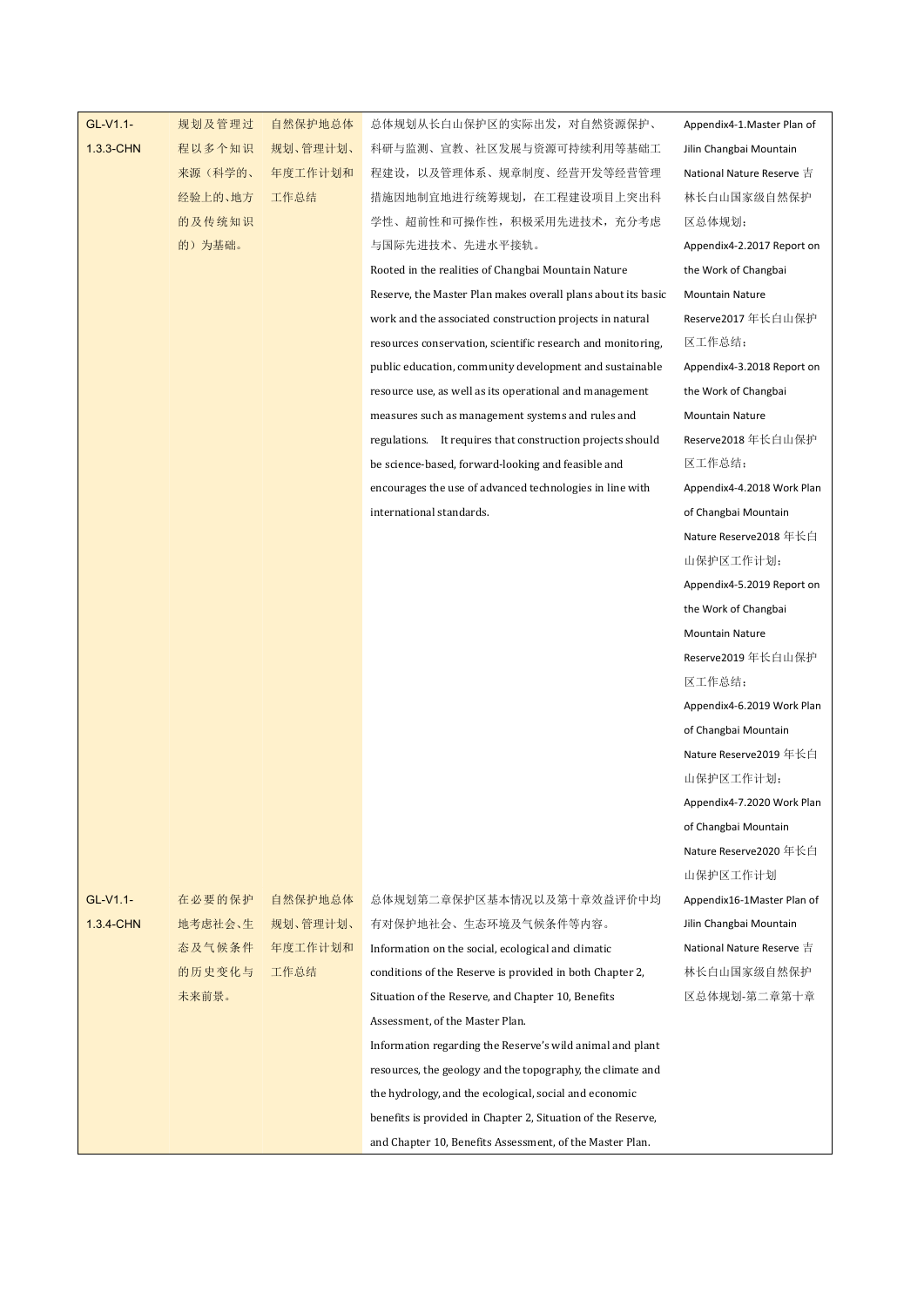| GL-V1.1-  | 保护地满足            | 自然保护地设立 | 保护区根据国家颁发的《国有林权证》依法行使对保护区                                     | Appendix2-1.Forestry      |
|-----------|------------------|---------|---------------------------------------------------------------|---------------------------|
| 2.1.1-CHN | <b>IUCN 对自然保</b> | 批文或证书   | 的管理权, 2019年国家林业和草原局对保护区林地进行了                                  | Certificate 林权证           |
|           | 护地的定义,以          |         | 重新核查,因上世纪90年代的统计方法问题,保护区实际                                    |                           |
|           | 及/或者被认可          |         | 面积略有出入, 现未重新颁发林权证。                                            |                           |
|           | 为"保护区域"。         |         | The Reserve management body legally exercises its right to    |                           |
|           |                  |         | manage the Reserve in accordance with the State-Owned         |                           |
|           |                  |         | Forest Tenure Certificate issues by the Central Government.   |                           |
|           |                  |         | The National Forestry and Grassland Administration conducted  |                           |
|           |                  |         | a verification inspection in 2019 of the forestland in the    |                           |
|           |                  |         | Reserve. Due to the different statistics methods employed in  |                           |
|           |                  |         | the 1990s, there is a variance with the actual area of the    |                           |
|           |                  |         | Reserve. The new updated certificate is yet to be issued.     |                           |
| GL-V1.1-  | 保护地被归入           | 自然保护地设立 | 长白山保护区于 1960年4月经吉林省相关机构批准正式成                                  | Appendix3-1.Promoted to a |
| 2.1.2-CHN | 并且正确的划           | 批文      | 立; 1986年7月经国务院批准晋升为国家级自然保护区。                                  | National Reserve 晋升国家     |
|           | 分为 IUCN 六种       |         | Changbai Mountain Nature Reserve was established in April     | 级保护区批文;                   |
|           | 保护地分类之           |         | 1960 with the approval from the relevant authorities of Jilin | Appendix3-2.Promoted to a |
|           | 一,或是在联合          |         | Province, and upgraded to a national level nature reserve in  | National Reserve 晋升国家     |
|           | 国环境署、世界          |         | July 1986 with the approval from the State Council.           | 级保护区批文;                   |
|           | 保护监测中心           |         |                                                               | Appendix3-3.Approval for  |
|           | 世界自然保护           |         |                                                               | Reserve Construction 建立保  |
|           | 地数据库下的           |         |                                                               | 护区批文;                     |
|           | 一个"其它有效          |         |                                                               | Appendix3-4.Approval for  |
|           | 区域保护措施"          |         |                                                               | Reserve Construction 建立保  |
|           | 及四大治理分           |         |                                                               | 护区批文                      |
|           | 类之一;             |         |                                                               |                           |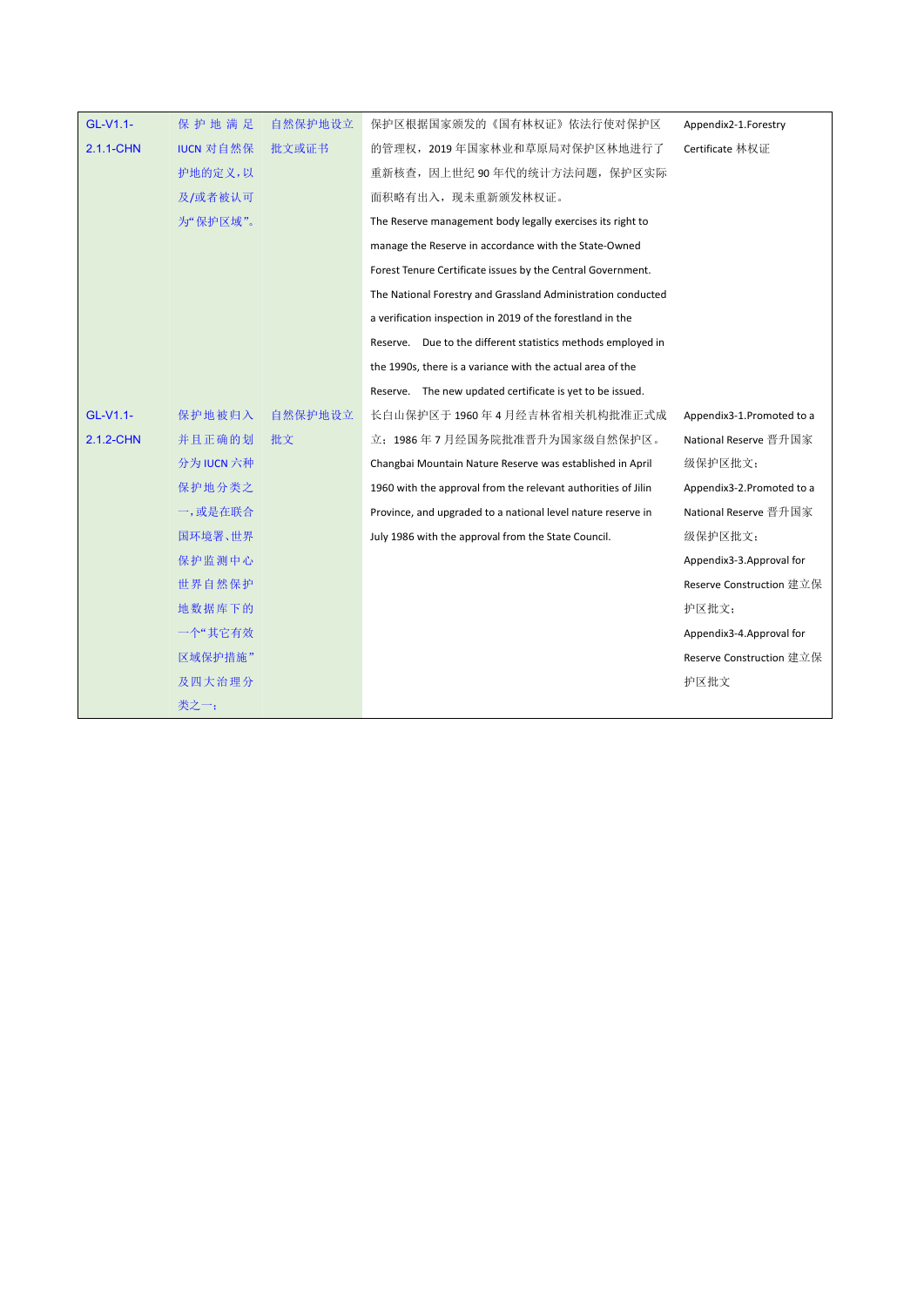| GL-V1.1-  | 保护地现有一 | 自然保护地总体  | 1. 保护区制定并公示总体规划, 总体规划通过专家评审并                                  | Appendix4-1.Master Plan of |
|-----------|--------|----------|---------------------------------------------------------------|----------------------------|
| 2.1.3-CHN | 个管理计划或 | 规划或管理计   | 得到上级主管部门批准                                                    | Jilin Changbai Mountain    |
|           | 相应规划来指 | 划、年度工作计  | 2. 规划清晰阐述保护地的整体管理目标、核心管理战略                                    | National Nature Reserve 吉  |
|           | 导管理的优先 | 划和工作总结   | 3. 保护区依据总体规划的总体战略目标, 结合保护区实际                                  | 林长白山国家级自然保护                |
|           | 项目及活动。 |          | 工作, 每年总结经验并制定未来工作计划                                           | 区总体规划;                     |
|           |        |          | the Reserve develops the master plan and makes it<br>1.       | Appendix4-2.2017 Report on |
|           |        |          | known to the public to seek opinion. The master plan          | the Work of Changbai       |
|           |        |          | has been reviewed by experts and approved by the              | <b>Mountain Nature</b>     |
|           |        |          | senior competent authority                                    | Reserve2017 年长白山保护         |
|           |        |          | the master plan clearly states the overall goals of and<br>2. | 区工作总结;                     |
|           |        |          | core strategies for the Reserve management                    | Appendix4-3.2018 Report on |
|           |        |          | following the overall strategic goals identified in the<br>3. | the Work of Changbai       |
|           |        |          | master plan and combining the realities of the Reserve,       | <b>Mountain Nature</b>     |
|           |        |          | every year the management body reviews and reflects           | Reserve2018 年长白山保护         |
|           |        |          | the work of the year and makes work plan for the next         | 区工作总结;                     |
|           |        |          | year                                                          | Appendix4-4.2018 Work Plan |
|           |        |          |                                                               | of Changbai Mountain       |
|           |        |          |                                                               | Nature Reserve2018 年长白     |
|           |        |          |                                                               | 山保护区工作计划;                  |
|           |        |          |                                                               | Appendix4-5.2019 Report on |
|           |        |          |                                                               | the Work of Changbai       |
|           |        |          |                                                               | Mountain Nature            |
|           |        |          |                                                               | Reserve2019年长白山保护          |
|           |        |          |                                                               | 区工作总结;                     |
|           |        |          |                                                               | Appendix4-6.2019 Work Plan |
|           |        |          |                                                               | of Changbai Mountain       |
|           |        |          |                                                               | Nature Reserve2019 年长白     |
|           |        |          |                                                               | 山保护区工作计划;                  |
|           |        |          |                                                               | Appendix4-7.2020 Work Plan |
|           |        |          |                                                               | of Changbai Mountain       |
|           |        |          |                                                               | Nature Reserve2020年长白      |
|           |        |          |                                                               | 山保护区工作计划                   |
| GL-V1.1-  | 已识别并理解 | 自然保护地总体  | 总体规划第二章保护区基本情况以及第十章效益评价中,                                     | Appendix16-1Master Plan of |
| 2.1.4-CHN | 保护地的主要 | 规划, 资源普查 | 有对野生动植物资源、地质地貌、气候水文、生态效益、                                     | Jilin Changbai Mountain    |
|           | 自然价值及相 | 资料       | 社会效益以及经济效益的等相关内容。                                             | National Nature Reserve 吉  |
|           | 应的生态系统 |          | Information on the social, ecological and climatic            | 林长白山国家级自然保护                |
|           | 服务和文化价 |          | conditions of the Reserve is provided in both Chapter 2,      | 区总体规划-第二章第十章               |
|           | 值。     |          | Situation of the Reserve, and Chapter 10, Benefits            |                            |
|           |        |          | Assessment, of the Master Plan.                               |                            |
|           |        |          | Information regarding the Reserve's wild animal and plant     |                            |
|           |        |          | resources, the geology and the topography, the climate and    |                            |
|           |        |          | the hydrology, and the ecological, social and economic        |                            |
|           |        |          | benefits is provided in Chapter 2, Situation of the Reserve,  |                            |
|           |        |          | and Chapter 10, Benefits Assessment, of the Master Plan.      |                            |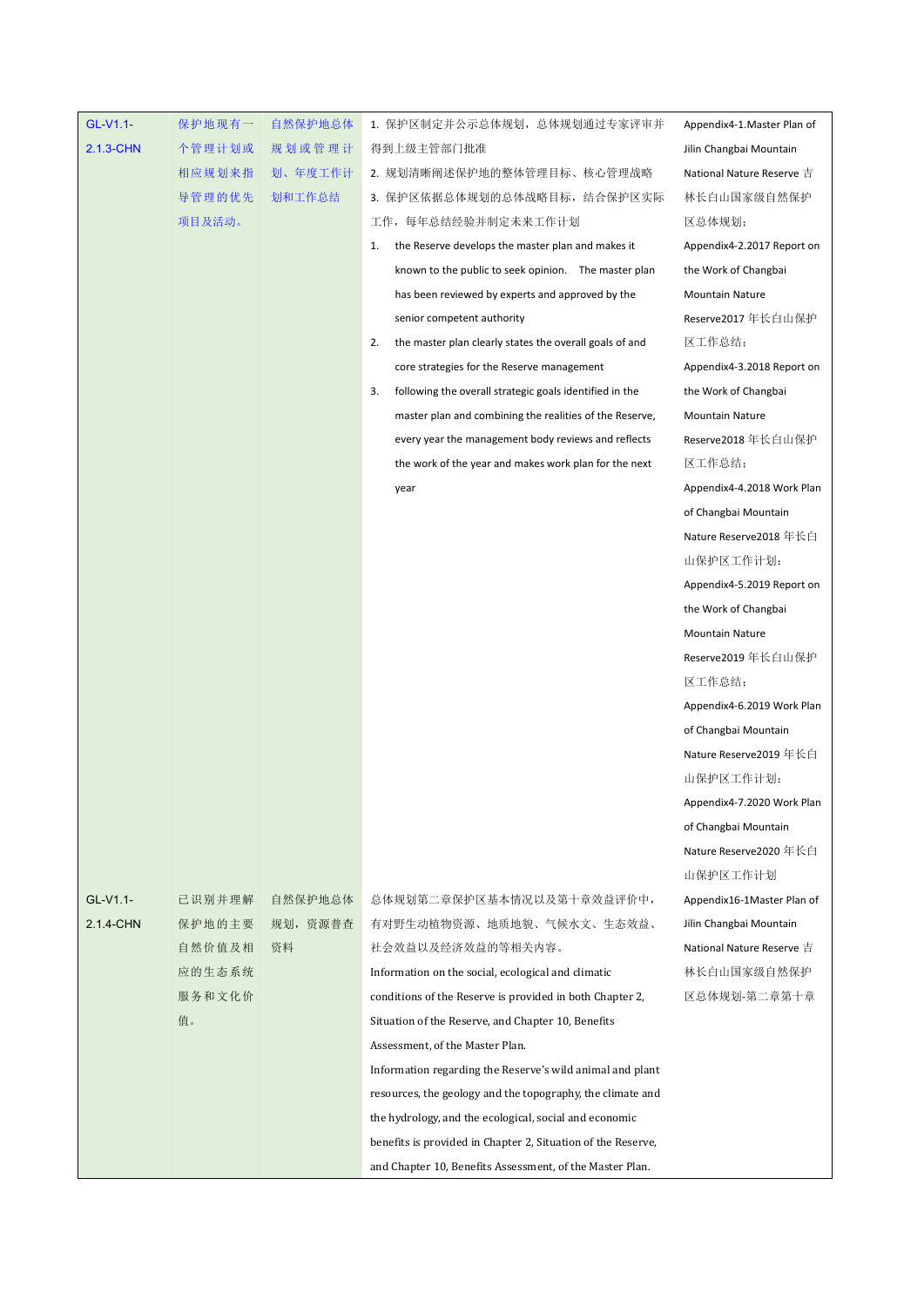| GL-V1.1-  | 指定保护地的  | 保护地总体规   | 1986 年 7 月,长白山保护区被国务院批准为"国家级森林                                         | Appendix4-1. Master Plan of |
|-----------|---------|----------|------------------------------------------------------------------------|-----------------------------|
| 2.2.1-CHN | 面积够大,并与 | 划、科学考察报  | 和野生动物类型自然保护区", 国家批复区划总面积为                                              | Jilin Changbai Mountain     |
|           | 其它栖息地或  | 告及调查监测报  | 196465 hm2。保护区位于吉林省东南部, 东南与朝鲜民主主                                       | National Nature Reserve 吉   |
|           | 生态系统充分  | 告、论文论著等  | 义人民共和国毗邻, 自东向西依次与自河、露水河、泉阳、                                            | 林长白山国家级自然保护                 |
|           | 关联,以实现保 |          | 松江河林业局相邻,地跨白山、延边两市(州),南与长白                                             | 区总体规划                       |
|           | 护地自然保护  |          | 森经局、长白县和临江林业局交界。地理坐标为东经 127°                                           |                             |
|           | 主要价值的战  |          | 42' 55" 至 128° 16' 48", 北纬 41° 41' 49" 至 42° 25'                       |                             |
|           | 略和阶段性目  |          | 18", 南北最大长度为 80km, 东西最宽 42km。(2018年,                                   |                             |
|           | 标       |          | 根据国家林业局、吉林省林业厅关于开展自然保护区勘界                                              |                             |
|           |         |          | 立标工作的有关要求,长白山保护区对其总面积及各功能                                              |                             |
|           |         |          | 区重新进行了堪边确界, 经实地勘测保护区总面积为                                               |                             |
|           |         |          | 196618 公顷。)                                                            |                             |
|           |         |          | In July 1986, Changbai Mountain Nature Reserve was                     |                             |
|           |         |          | approved by the State Council as a "national level nature"             |                             |
|           |         |          | reserve of forest and wildlife", and its total area, with the          |                             |
|           |         |          | demarcation approved by the central government, was                    |                             |
|           |         |          | 196,465 hm <sup>2</sup> . The Reserve lies in southeast Jilin Province |                             |
|           |         |          | and borders the Democratic People's Republic of Korea in               |                             |
|           |         |          | the southeast. Spanning Baishan City and Yanbian                       |                             |
|           |         |          | Prefecture, it adjoins Baihe, Lushuihe, Quanyang,                      |                             |
|           |         |          | Songjianghe Forest Bureaus from east to west and Changbai              |                             |
|           |         |          | Forest Management Bureau and Changbai and Linjiang                     |                             |
|           |         |          | Forest Bureaus in the south. The geographic coordinates                |                             |
|           |         |          | of the Reserve are 127°42'55" to 128°16'48" east latitude              |                             |
|           |         |          | and 4 <sup>1</sup> °41'49" to 42°25'18" north longitude, extending     |                             |
|           |         |          | 80km north to south and 42km wide. (Following the                      |                             |
|           |         |          | requirements of the State Forestry Administration and Jilin            |                             |
|           |         |          | Provincial Forest Department to settle nature reserve                  |                             |
|           |         |          | boundaries and set up boundary markers, Changbai                       |                             |
|           |         |          | Mountain Nature Reserve re-demarcated in 2018 its total                |                             |
|           |         |          | land area and different function zones. The total area                 |                             |
|           |         |          | from this demarcation is $196,618$ hm <sup>2</sup> .)                  |                             |
| GL-V1.1-  | 保护地成为己  | 国家或省级的保  | 1980年, 长白山保护区被联合国教科文组织(UNESCO) 纳                                       | Appendix17-1 长白山保护区         |
| 2.2.2-CHN | 被认可的保护  | 护地区域规划;  | 入"人与生物圈网络计划", 成为世界生物圈自然保护区网                                            | 被 UNESCO 批准为国际生物            |
|           | 网络中的一部  | 保护地网络体   | 成员, 被列为世界自然保留地。                                                        | 圈网成员证书                      |
|           | 分,而该保护网 | 系; 参加网络的 | In 1980, Changbai Mountain Nature Reserve was included                 |                             |
|           | 络的设计旨在  | 说明材料     | into the Man and Biosphere Programme by UNESCO and                     |                             |
|           | 实现代表性、可 |          | became a member of the World Network of Biosphere                      |                             |
|           | 复制性、连通性 |          | Reserves.                                                              |                             |
|           | 和生态修复能  |          |                                                                        |                             |
|           | 力等目标。   |          |                                                                        |                             |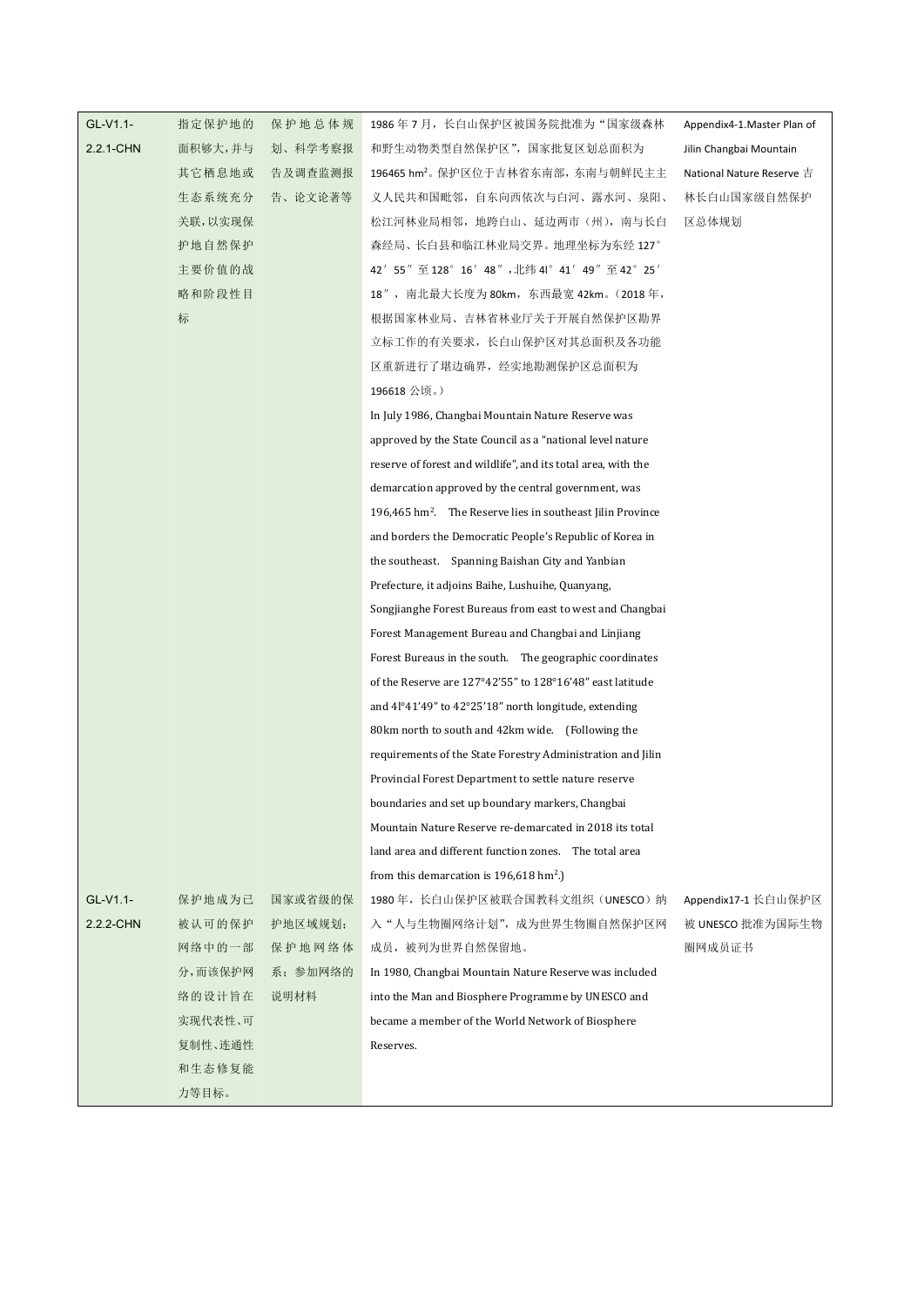| GL-V1.1-  | 以"生态完整            | 科学考察报告、  | 长白山特殊的地理位置和自然环境, 自然保护区内云集了                                   | Appendix18-1 长白山保护区 |
|-----------|-------------------|----------|--------------------------------------------------------------|---------------------|
| 2.2.3-CHN | 性"为主要价值           | 调查监测报告、  | 相当于北半球温带、中温带、寒温带、高寒带甚至极地的                                    | 动物资源调查报告;           |
|           | 的保护地:             | 论文论著; 保护 | 多种气候和生物群落类型, 是欧亚大陆同纬度地区原始状                                   | Appendix18-2 长白山保护区 |
|           | 包含了               | 对象分布图; 保 | 态保存最好、生物物种最丰富的地段,其生物多样性是地                                    | 森林资源调查报告            |
|           | 具有区域特色            | 护对象的动态变  | 球其他同纬度地区的2倍,是不可多得的"物种基因库"。                                   |                     |
|           | 的本地物种和            | 化图; 栖息地面 | 峰峻谷幽,溪河纵横,地表形态复杂多样,森林生态系统                                    |                     |
|           | 生态系统类型            | 积;       | 成分和结构复杂, 类型丰富, 进而为物种多样性、生态类                                  |                     |
|           | 的组合,并且拥           |          | 型多样性、遗传基因多样性、自然景观多样性的形成创造                                    |                     |
|           | 有完整的生态            |          | 了良好的条件, 其核心生态保护价值主要包括以下 4 个方                                 |                     |
|           | 过程和营养系            |          | 面。一是生物多样性价值。长自山生存着种类繁多的野生                                    |                     |
|           | 统。                |          | 生物,种质基因资源十分丰富。目前,已知的野生动物有                                    |                     |
|           | 足够大,<br>$\bullet$ |          | 1586 种, 分属于 52 目 260 科。已知的野生植物有 2639 种,                      |                     |
|           | 并且关联够充            |          | 分属于 92 目 260 科 877 属。保护好这些野生动植物的优良                           |                     |
|           | 足,能够长期维           |          | 遗传基因, 对于人类社会的生存与发展具有不可估量的重                                   |                     |
|           | 持一个可行的            |          | 大意义。二是生态服务功能。长自山是松花江、图们江、                                    |                     |
|           | 物种种群和生            |          | 鸭绿江的发源地,是东北地区重要的生态屏障,保护好这                                    |                     |
|           | 态系统过程。            |          | 一重要水源地, 对"三江"中下游地区社会经济的发展有                                   |                     |
|           | 证据:科学考察           |          | 着重要的支撑作用。三是火山地貌景观。长白山是典型的                                    |                     |
|           | 报告、调查监测           |          | 休眠火山, 集中反映了世界上最突出的四种地貌类型, 即                                  |                     |
|           | 报告、论文论            |          | 火山熔岩地貌、流水地貌、喀斯特(岩溶)地貌和冰川冰                                    |                     |
|           | 著;水系图;生           |          | 缘地貌。这些地貌的形成, 揭示了地质演化的进程, 是地                                  |                     |
|           | 态系统群落分            |          | 球演化史中重要阶段的突出见证。四是独特的植被垂直分                                    |                     |
|           | 布图(植物垂直           |          | 布带。长白山随海拔的升高依次分布着阔叶林、针阔混交                                    |                     |
|           | 带); 动物群落          |          | 林、暗针叶林、岳桦林和高山苔原 5 个植被垂直分布带,                                  |                     |
|           | 结构;               |          | 具有巨大的科研价值和突出的美学价值。                                           |                     |
|           |                   |          | Changbai Mountain's special geographic location and          |                     |
|           | 以"物种保护"           |          | natural conditions. A variety of climatic types and          |                     |
|           | 为主要价值的            |          | biological community types of the temperate zone,            |                     |
|           | 保护地:              |          | mid-temperate zone, cold temperate zone, subarctic zone      |                     |
|           | 包含了               |          | and even the arctic circles in the North Hemisphere can be   |                     |
|           | 长期维持物种            |          | found in the Nature Reserve. It is also the area with the    |                     |
|           | 或生态群落的            |          | best-preserved original state of the ecosystems and the      |                     |
|           | 存活种群所需            |          | most abundant species in the same latitudes on the Eurasia.  |                     |
|           | 的全部栖息地,           |          | Its biodiversity is twice that in the same latitudes on the  |                     |
|           | 并考虑到物种            |          | planet and hence a rare gene bank. Its complex and           |                     |
|           | 生命周期所有            |          | diverse landforms with high mountains, streams and rivers    |                     |
|           | 相关方面(如繁           |          | and deep valleys have nurtured abundant types of forest      |                     |
|           | 殖区、越冬地、           |          | ecosystems with complex composition and structure.           |                     |
|           | 安全迁徙路线            |          | They have created favourable conditions for the formation    |                     |
|           | 等)                |          | of species diversity, ecosystem diversity, genetic diversity |                     |
|           | 足够大,              |          | and landscape diversity. The core conservation value of      |                     |
|           | 并且关联够充            |          | the Nature Reserve lies in the following four aspects:       |                     |
|           | 足,能够长期维           |          | The first is its biodiversity value. Home to a wide variety  |                     |
|           | 持一个可行的            |          | of wildlife, Changbai Mountain is rich in germplasm genetic  |                     |
|           | 物种种群。             |          | resources. By now. 1586 species of wild animals in 260       |                     |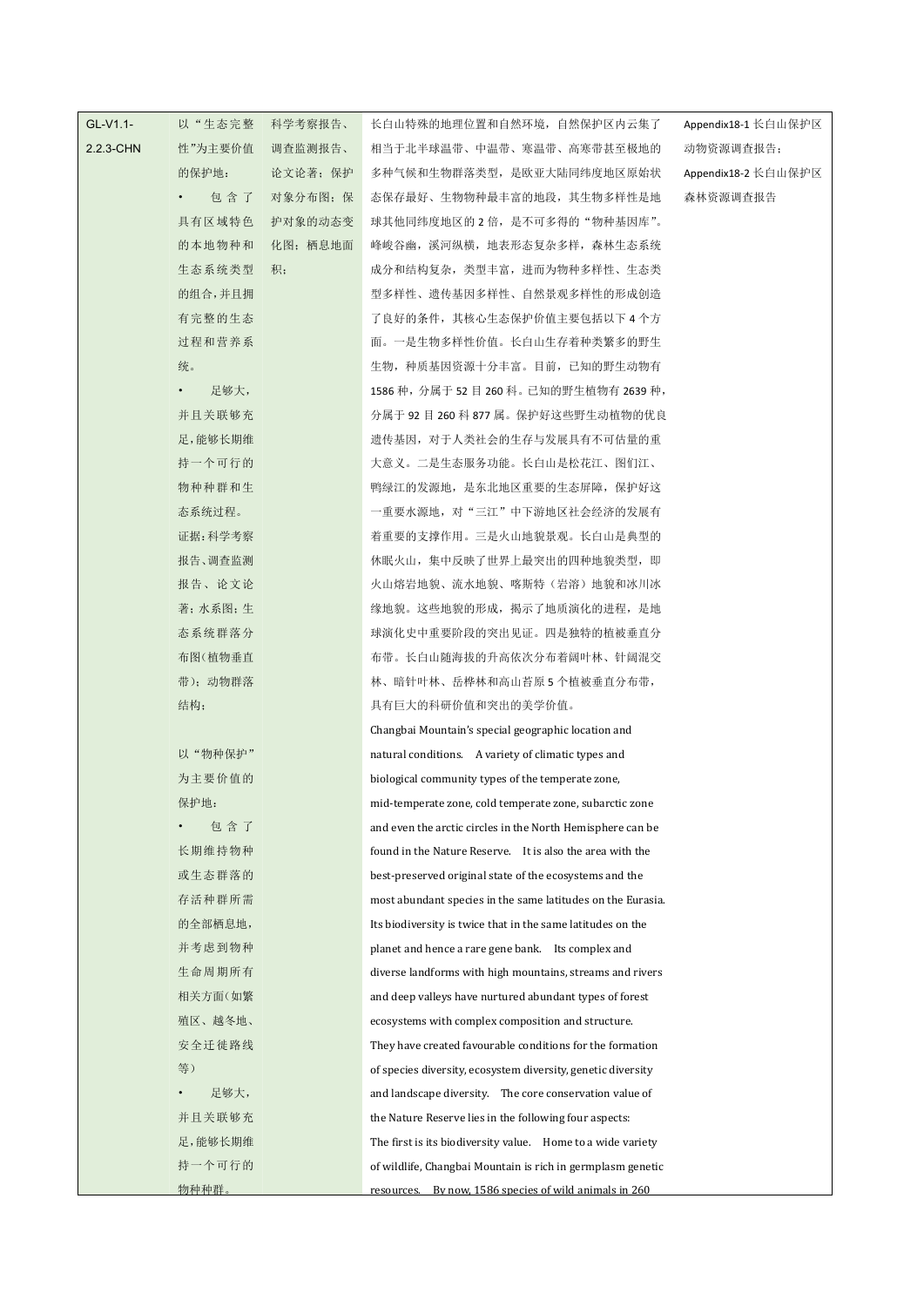| GL-V1.0-  | 识别、理解并记 | 管理计划;总体  | 保护区面临的威胁和挑战主要有森林火灾、森林病虫害等                                             | Appendix19-1 吉林长白山国          |
|-----------|---------|----------|-----------------------------------------------------------------------|------------------------------|
| 2.3.1-CHN | 录保护地主要  | 规划;监测报告; | 自然威胁和盗采、盗猎、捕捞等人为干扰。                                                   | 家级自然保护区森林生态                  |
|           | 价值及相关生  | 评估报告; 科考 | The main threats and challenges the Nature Reserve is                 | 系统评价(干扰因子章节)                 |
|           | 态系统服务和  | 报告;      | faced with comes from natural disasters, such as                      |                              |
|           | 历史文化价值  |          | earthquakes, volcano eruptions, mudflows, wind disasters,             |                              |
|           | 的现有及潜在  |          | floods, forest fires, and forest pests and diseases, and              |                              |
|           | 的主要威胁,并 |          | human disturbances such as poaching, illegal logging and              |                              |
|           | 充分详细地描  |          | collecting.                                                           |                              |
|           | 述其地点、威胁 |          |                                                                       |                              |
|           | 程度和严重性, |          |                                                                       |                              |
|           | 使规划和管理  |          |                                                                       |                              |
|           | 能够更有效地  |          |                                                                       |                              |
|           | 解决这些威胁。 |          |                                                                       |                              |
| GL-V1.1-  | 已评估、理解和 | 管理计划;总体  | 《基于热平衡的长白山西坡苔原带植物群落分布格局研                                              | Appendix20-1《基于热平衡           |
| 2.3.2-CHN | 记录气候变化  | 规划;监测报告; | $\mathcal{R}$ » Research on the spatial distribution pattern of plant | 的长白山西坡苔原带植物                  |
|           | 对保护地主要  | 评估报告; 科考 | communities in tundra in the west slope of Changbai                   | 群落分布格局研究》;                   |
|           | 价值的可能影  | 报告等相关报告  | Mountain besed on water and heat balance; 《近 52a 长白山                  | Appendix20-2 《近 52a 长白       |
|           | 响。      | 文献       | 苔原带生长季气候变化特征》Study on Climate Change in                               | 山苔原带生长季气候变化                  |
|           |         |          | Alpine Tundra of the Changbai Mountain in Growing Season in           | 特征》;                         |
|           |         |          | Recent 52 Years; 《Comparative Assessment of Tundra                    | Appendix20-3 《Comparative    |
|           |         |          | Vegetation Changes Between North and Southwest Slopes of              | Assessment of Tundra         |
|           |         |          | Changbai Mountains, China, in Response to Global Warming》             | Vegetation Changes Between   |
|           |         |          | 等相关研究均有描述。                                                            | North and Southwest Slopes   |
|           |         |          |                                                                       | of Changbai Mountains,       |
|           |         |          |                                                                       | China, in Response to Global |
|           |         |          |                                                                       | Warming                      |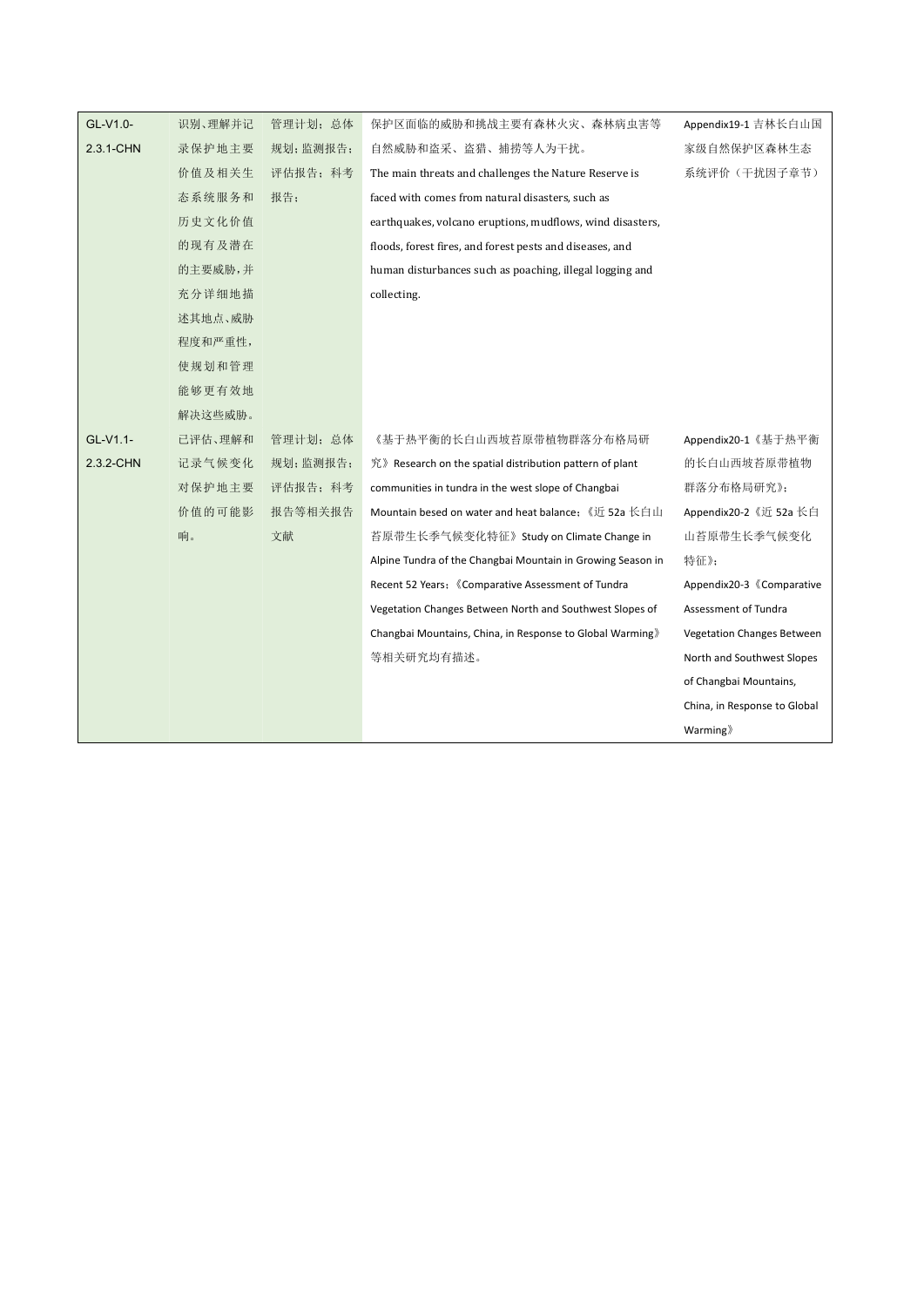| GL-V1.1-  | 已明确保护地  | 总体规划; 管理        | 长白山保护区无固定居民及无常住人口, 其周边有三个大                                   | Appendix16-1Master Plan of |
|-----------|---------|-----------------|--------------------------------------------------------------|----------------------------|
| 2.4.1-CHN | 的指定及/或当 | 计划; 社会经济        | 型社区, 总人口 7.2 万人。随着长白山品牌知名度和影响力                               | Jilin Changbai Mountain    |
|           | 前管理对区域  | 评价; 科考报告        | 的不断增加,长白山旅游事业实现快速发展,保护区内面                                    | National Nature Reserve 吉  |
|           | 的社会及经济  |                 | 临的入区游客数量逐年增加, 必然会给资源、环境的保护                                   | 林长白山国家级自然保护                |
|           | 特征可能产生  |                 | 造成一定压力, 甚至会给生物多样性保护带来影响和破坏。                                  | 区总体规划-第二章第十章               |
|           | 的正面或负面  |                 | 近年国内保护区工作的成功实践也表明,开展生物多样性                                    |                            |
|           | 的影响,并在管 |                 | 保护和周边社区社会经济发展、自然资源持续利用两者之                                    |                            |
|           | 理计划或相应  |                 | 间密不可分, 因此把当地社区纳入自然保护区日常管理(社                                  |                            |
|           | 规划中描述了  |                 | 区共管)范畴, 是解决保护生物多样性与社区发展, 保护                                  |                            |
|           | 其位置、程度及 |                 | 与利用资源矛盾的有效办法。There are no permanent                          |                            |
|           | 影响大小。   |                 | residents inside Changbai Mountain Nature Reserve, but       |                            |
|           |         |                 | there are three large communities near the Reserve with a    |                            |
|           |         |                 | total population of 72,000. As Changbai Mountain gains       |                            |
|           |         |                 | the popularity and influence, its tourism has developed      |                            |
|           |         |                 | rapidly. The ever-increasing tourists to the Reserve will    |                            |
|           |         |                 | inevitably bring pressures to the protection of the          |                            |
|           |         |                 | environment and the resources; it might even bring           |                            |
|           |         |                 | negative impact and damages to biodiversity conservation.    |                            |
|           |         |                 | The successes of China's nature reserves in recent years     |                            |
|           |         |                 | have also shown that biodiversity conservation and local     |                            |
|           |         |                 | communities' socio-economical development and                |                            |
|           |         |                 | sustainable natural resources use are inseparable.           |                            |
|           |         |                 | Therefore, to include local communities in the daily         |                            |
|           |         |                 | management of the Reserve (community co-management)          |                            |
|           |         |                 | provides an effective solution to the contradictions between |                            |
|           |         |                 | biodiversity conservation and community development and      |                            |
|           |         |                 | between conservation and resources use.                      |                            |
| GL-V1.1-  | 在管理计划或  | 总体规划; 管理        | 总体规划第十章效益评价"10.2 社会效益"和"10.3 经济                              | Appendix16-1Master Plan of |
| 2.4.2-CHN |         | 相应规划中的 计划; 其它专项 | 效益"。Chapter 10 of the Master Plan – Benefits                 | Jilin Changbai Mountain    |
|           | 战略和阶段性  | 规划              | Assessment. 10.2-Social Benefits; 10.3-Economic Benefits     | National Nature Reserve 吉  |
|           | 管理目标的制  |                 |                                                              | 林长白山国家级自然保护                |
|           | 定中考虑到了  |                 |                                                              | 区总体规划-第二章第十章               |
|           | 社会及经济的  |                 |                                                              |                            |
|           | 收益与影响。  |                 |                                                              |                            |
|           |         |                 |                                                              |                            |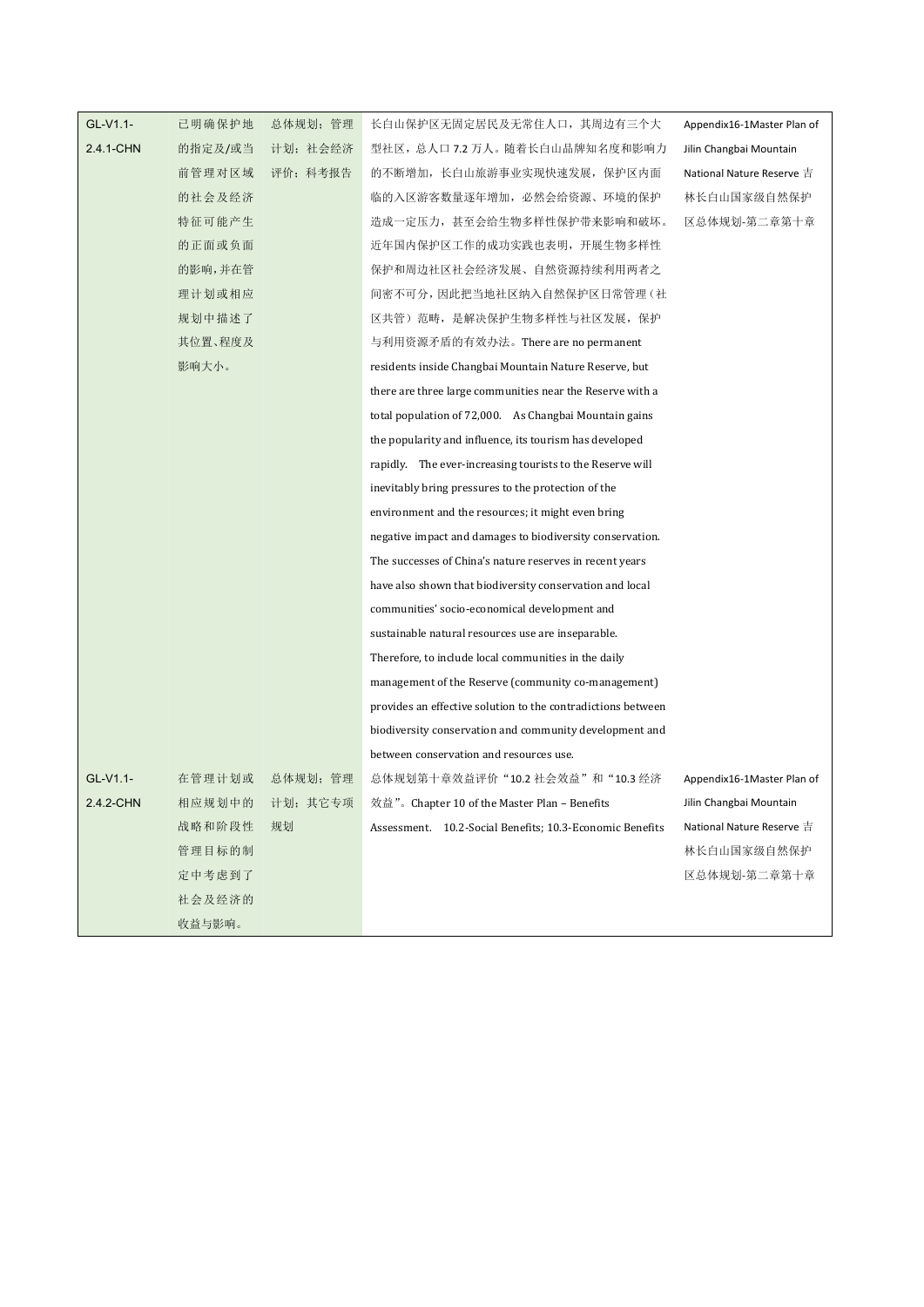| GL-V1.1-  | "自然保护地有 | 总体规划;管理  | 1999 年,国家林业局批复了长白山保护区一期规划,即《吉                                 | Appendix4-1.Master Plan of |
|-----------|---------|----------|---------------------------------------------------------------|----------------------------|
| 3.1.1-CHN | 一个有效期内  | 计划;其它专项  | 林长白山国家级自然保护区总体规划(1999~2006)》。2008                             | Jilin Changbai Mountain    |
|           | 的总体规划或  | 规划       | 年, 国家林业局批复了长白山保护区二期规划, 即《吉林                                   | National Nature Reserve 吉  |
|           | 管理计划(或功 |          | 长自山国家级自然保护区总体规划(2008~2015)》(林计发                               | 林长白山国家级自然保护                |
|           | 能作用类似的  |          | [2008]20号)。为了更好地保护和合理地利用保护区内的自                                | 区总体规划;                     |
|           | 计划)包含:  |          | 然资源, 提升长白山保护区综合管理能力和智能化管理水                                    | Appendix16-1Master Plan of |
|           | A)管理自然价 |          | 平,按照保护管理、科学研究、宣传教育等更加科学化和                                     | Jilin Changbai Mountain    |
|           | 值和社会价值/ |          | 规范化的要求, 指导保护区今后各项建设项目有序地实施                                    | National Nature Reserve 吉  |
|           | 经济目标(已于 |          | 与开展, 长白山自然保护管理中心提出编制保护区三期规                                    | 林长白山国家级自然保护                |
|           | 核心二中识别) |          | 划, 即《吉林长白山国家级自然保护区总体规划                                        | 区总体规划-第二章第十章               |
|           | 而设立的长期  |          | (2018~2027)». The State Forestry Administration approved      |                            |
|           | 及短期目标。  |          | in 1999 the Master Plan of Jilin Changbai Mountain National   |                            |
|           | B)长期实现以 |          | Nature Reserve (1999-2006) and in 2008 the Master Plan of     |                            |
|           | 上目标的管理  |          | Jilin Changbai Mountain National Nature Reserve               |                            |
|           | 策略与活动,以 |          | (2008-2015) (Linjifa [2008] No. 20) for the Reserve's Phase   |                            |
|           | 及自然保护地  |          | I and Phase II development respectively.<br>In order to       |                            |
|           | 内允许或禁止  |          | advance the protection and wise use of natural resources in   |                            |
|           | 进行的活动类  |          | the Reserve, enhance the Reserve's capacity for               |                            |
|           | 型及其时间和  |          | comprehensive management and information technology           |                            |
|           | 空间管理准则。 |          | application, facilitate a more science-based and              |                            |
|           |         |          | standardised conservation and management, research and        |                            |
|           |         |          | public education in the Reserve, and guide the Reserve to     |                            |
|           |         |          | implement its future development projects in an orderly       |                            |
|           |         |          | manner, Changbai Mountain Nature Conservation                 |                            |
|           |         |          | Management Centre proposed the development of the             |                            |
|           |         |          | Master Plan of Jilin Changbai Mountain National Nature        |                            |
|           |         |          | <i>Reserve (2018-2027)</i> for its phase III development.     |                            |
| GL-V1.1-  | 保护地可以证  | 网上公开信息;  | 利用长白山生态网对相关法律法规、管理政策进行发布;                                     | Appendix11-1 长白山生态网        |
| 3.1.2-CHN | 明管理活动、法 | 政府部门的认   | 多次被国家林业局、吉林省人民政府评为先进工作单位。                                     | Appendix21-1 政府部门的认        |
|           | 律法规和管理  | 可;年度工作计  | Changmai Mountain Ecology website is employed to              | 可(历年获得的荣誉)                 |
|           | 政策得到执行, | 划;年度工作报  | publicise relevant laws, regulation and management            |                            |
|           | 并且与管理计  | 告        | policies.                                                     |                            |
|           | 划相一致。   |          | The Changbai Mountain Nature Conservation Management          |                            |
|           |         |          | Centre has been awarded multiple times for its excellent      |                            |
|           |         |          | performance by the State Forestry Administration and the      |                            |
|           |         |          | People's Government of Jilin Province.                        |                            |
| GL-V1.1-  | 在管理保护过  | 基础设施和设备  | 长白山保护区自建区以来, 不断加强基础能力建设, 组织                                   | Appendix22-1 基础设施设备        |
| 3.1.3-CHN | 程中,有足够的 | 的清单, 图片、 | 修建保护管理站、管护房、防火瞭望塔等基础设施, 并购                                    | 清单                         |
|           | 设备和基础设  | 视频、器材使用  | 置巡护用车、GPS 手持机等设备。Since its establishment,                     |                            |
|           | 施,并且设备是 | 记录和审批    | Changbai Mountain Nature Reserve has been making              |                            |
|           | 功能健全,足够 |          | constant efforts to strengthen its basic capacities. A        |                            |
|           | 员工安全使用。 |          | number of infrastructures, such as protection stations, field |                            |
|           |         |          | sheds, watchtowers, have been built, and equipment            |                            |
|           |         |          | procured, including patrol vehicles and handheld GPS units.   |                            |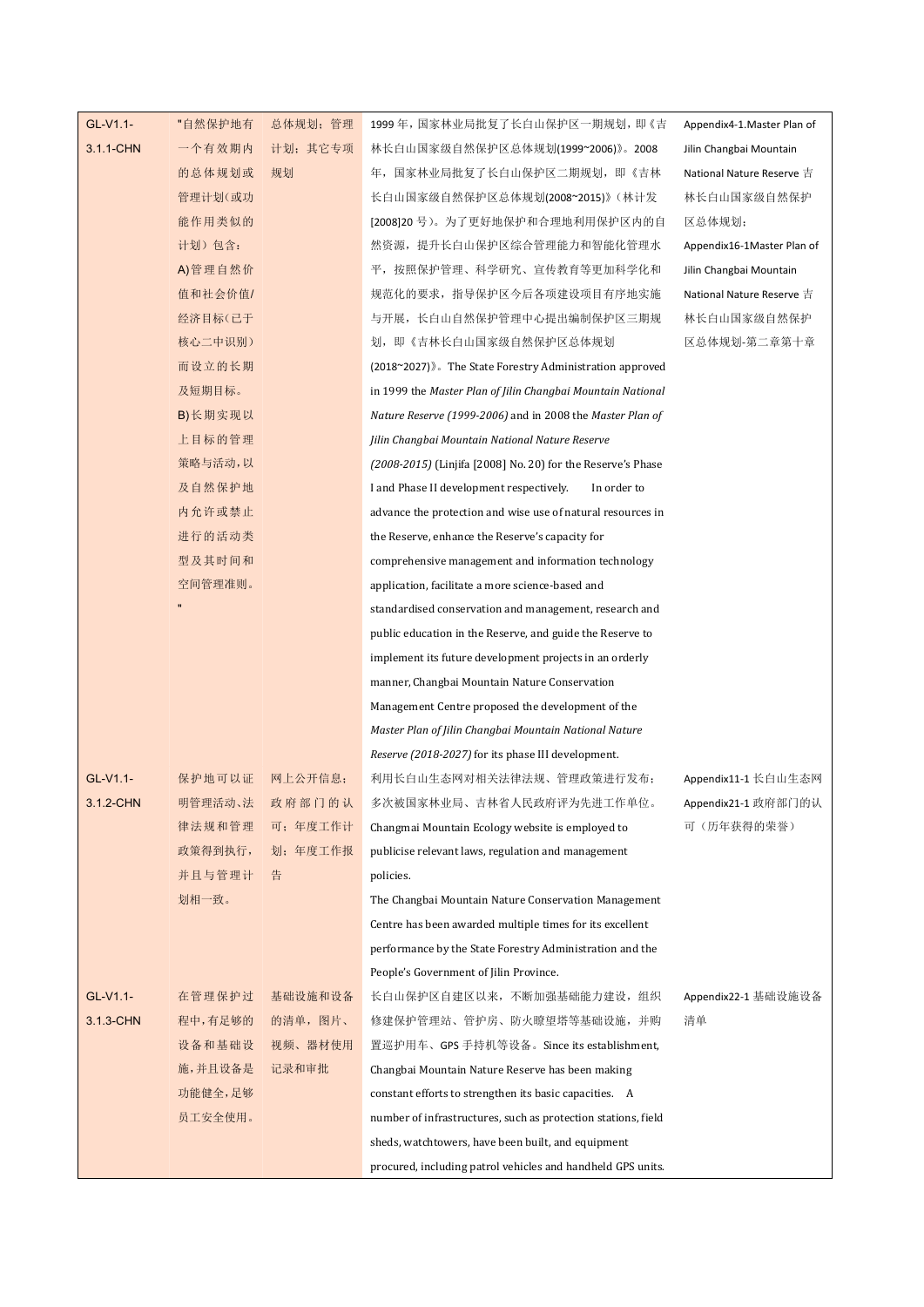| GL-V1.1-  | 保护地拥有满  | 编制、批文、登  | 长自山自然保护管理中心核定内设机构 18个,核定事业编                                | Appendix10-1 内部机构设     |
|-----------|---------|----------|------------------------------------------------------------|------------------------|
| 3.1.4-CHN | 足工作需要数  | 记表、合同, 机 | 制 175 名。组织开展扑火安全培训、smart 技能培训等。                            | 置; Appendix23-1SMART 培 |
|           | 量的经过充分  | 构和组织的机构  | Changbai Mountain Nature Conservation Management           | 训; Appendix23-2 工作动态   |
|           | 培训的的员工, | 图;花名册、职  | Centre has 175 approved positions in 18 approved           | 2020年4月 (森林防火培         |
|           | 并在有效的管  | 称证书、培训记  | divisions. Trainings on fire-fighting and SMART skills     | 训);                    |
|           | 理团队领导下  | 录        | were conducted.                                            | Appendix23-3 职称证书      |
|           | 长期实施管理  |          |                                                            |                        |
|           | 计划的各个方  |          |                                                            |                        |
|           | 面。      |          |                                                            |                        |
| GL-V1.1-  | 自然保护地管  | 性别、民族平等  | 长白山自然保护管理中心事业编制在岗人员 158 人 (藏族 1                            | Appendix24-1 长白山自然保    |
| 3.1.5-CHN | 理致力于支持  | 的花名册,并在  | 人、回族1人、满族7人、朝鲜族10人),其中女性19人,                               | 护管理中心事业编制名单            |
|           | 平等,包括性别 | 年度工作报告中  | 占总人数的 12%。Changbai Mountain Nature Conservation            |                        |
|           | 平等。     | 体现平等; 参加 | Management Centre now has 158 staff, including 1 from      |                        |
|           |         | 相关调研、会议  | Tibetan, 1 from Hui, 7 from Manchu and 10 from Korean      |                        |
|           |         | 的女性、少数民  | ethnic groups. There is 19 female staff at the Centre,     |                        |
|           |         | 族比例证据(照  | accounting for 12% of its total staff.                     |                        |
|           |         | 片、名单等);  |                                                            |                        |
| GL-V1.1-  | 资金问题没有  | 年度预算表和决  | 参考附件                                                       | Appendix25-1 决算 2018 年 |
| 3.1.6-CHN | 影响到保护地  | 算表       | Please check the attached file.                            | 度;                     |
|           | 实现目标的管  |          |                                                            | Appendix25-2 预算 2019 年 |
|           | 理能力     |          |                                                            |                        |
| GL-V1.1-  | 制定并实施了  | 保护恢复修复专  | 2018年至今, 长白山保护区实施了山水林田湖草生态保护                               | Appendix26-1 长白山保护开    |
| 3.2.1-CHN | 相关策略及活  | 项规划计划相应  | 修复工程。                                                      | 发区山水林田湖草生态保            |
|           | 动,以实现维持 | 的实施方案、规  | Changbai Mountain Nature Reserve has also been             | 护修复工程实施方案              |
|           | 生态属性和过  | 定、制度等,有  | implementing the national programme for conserving and     |                        |
|           | 程(包括自然干 | 助于提升保护价  | restoring ecosystems of mountains, rivers, forests, lakes, |                        |
|           | 扰)从而保持或 | 值的科研工作、  | farmlands and grasslands since 2018.                       |                        |
|           | 提升保护地主  | 背景照片、评估  |                                                            |                        |
|           | 要价值     | 和研究报告、媒  |                                                            |                        |
|           |         | 体报道      |                                                            |                        |
| GL-V1.1-  | 保护地可以证  | 年度工作计划和  | 2017年长自山保护区开展了野生动植物资源普查工作。                                 | Appendix18-1 长白山保护区    |
| 3.2.2-CHN | 明已执行了与  | 总结;项目执行  | Changbai Mountain Nature Reserve carried out a survey of   | 动物资源调查报告;              |
|           | 自然价值有关  | 报告(包括: 科 | wild animal and plant resources in 2017.                   | Appendix18-2 长白山保护区    |
|           | 的管理活动,这 | 研报告、图片、  |                                                            | 森林资源调查报告               |
|           | 些管理活动足  | 相关经费支出证  |                                                            |                        |
|           | 以维持保护地  | 明等);项目评估 |                                                            |                        |
|           | 的主要自然价  | 报告       |                                                            |                        |
|           | 值与生态过程。 |          |                                                            |                        |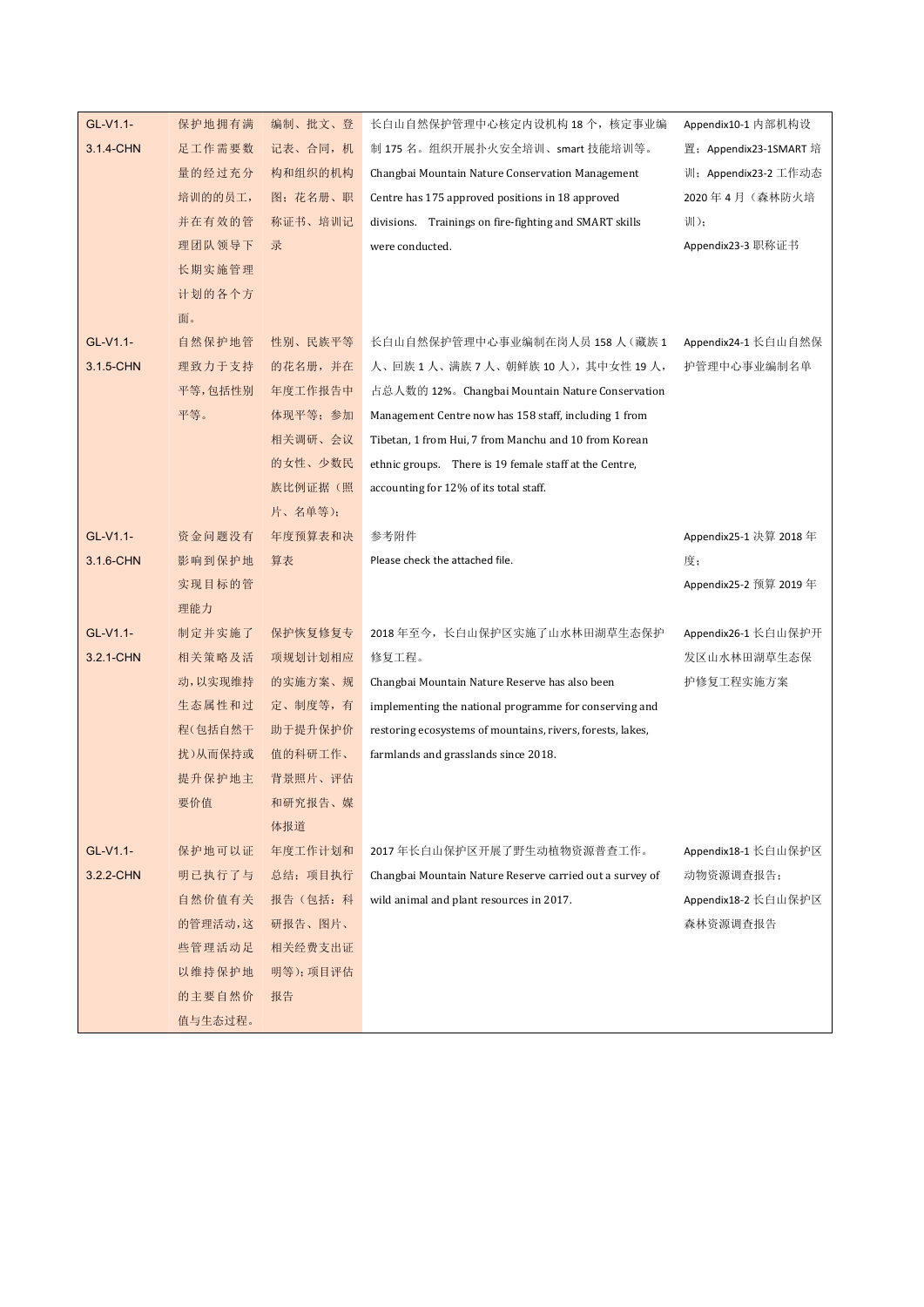## GL-V1.1- 以保护地的社

3.3.1-CHN 会与经济战略 划、生态旅游计

以保护地的社 生态补偿扶贫计 借助长白山珍稀景观资源和全国十大名山、5A 级旅游景区 Appendix16-1Master Plan of | 会与经济战略 划、生态旅游计 的优势,长白山保护区始终坚持保护第一原则,合理利用 Jilin Changbai Mountain | 和阶段性目标 划和实施报告、 开发生态旅游资源,同时将旅游收入投入到自然保护和基 National Nature Reserve 吉 为基础,依照准 社区支持相关工 础设施建设中,实现了保护和利用共同发展目标。为了把 林长白山国家级自然保护 | 则2.4中所规范 作、社区支持规 长白山打造成生物生长栖息保护地、人类休闲养生目的地、 区总体规划-第二章第十章 | 的将保护地的 划、社区共管委 人与自然和谐示范地,长白山保护区制定了《长白山景区 社会经济背景 员会 旅游规划》(2014-2020),扎实开展平安景区、智能景区建 结合到管理中,不同的人,这样的人,不断拓展客源地市场,按照山上观光、山下休闲,景代的人民的人民的人民的人民民族的人民族界的人民族界的人民族界的人民族界的人民族界 去。 区、城区一体化的发展理念,制定实施了绿色招商政策, 招商引资始终坚持"再大的利益不动摇,再小的生态不破 坏"原则,吸引了林副产品加工、医药、矿泉水、酒店等 多个绿色企业进驻,保护区周边地区住宿、餐饮、土特产 经营等产业迅猛发展,彻底改变了林区居民"靠山吃山" 的传统生产生活方式,经济收入明显增加,大大提高了周 边社区居民生活水平。Taking advantage of the rare landscape and scenery of Changbai Mountain and its reputation as one of China's top ten famous mountains and a 5A Scenic Area, Changbai Mountain Nature Reserve develops the eco-tourism resources wisely based on the principle of Conservation First. The revenue from tourism is re-invested into conservation and infrastructure development, achieving the common development of both conservation and utilisation. In order to build Changbai Mountain into a wildlife habitat, a destination for leisure and recreation, and a window to the harmony between man and nature, the Reserve developed Changbai Mountain Scenic Area Tourism Plan (2014-2020) that promotes an integrated development of the scenic and the urban areas. The upper mountain is zoned for sightseeing and the foot of mountain for leisure and recreational activities. Solid measures were taken to build a safe and smart scenic area and to expand the markets in the source cities for tourism. Policies to attract green investment were developed in accordance with the Plan. No matter how profitable it is, if the investment has the slightest possibility of destroying the ecological environment, it will not be approved. A number of green enterprises, in non-timber forest product processing, medicines, bottle water production and hotels, were allowed to open and operate in the scenic area. Industries of accommodations, catering, local specialty production and sales have developed rapidly in the neighbouring areas of the Reserve, and the local traditional lifestyle to live off the mountains has been completely changed. The significant increase of income has also greatly raised the local communities' living standards.

Appendix16-1Master Plan of Jilin Changbai Mountain National Nature Reserve 吉 林长白山国家级自然保护 区总体规划-第二章第十章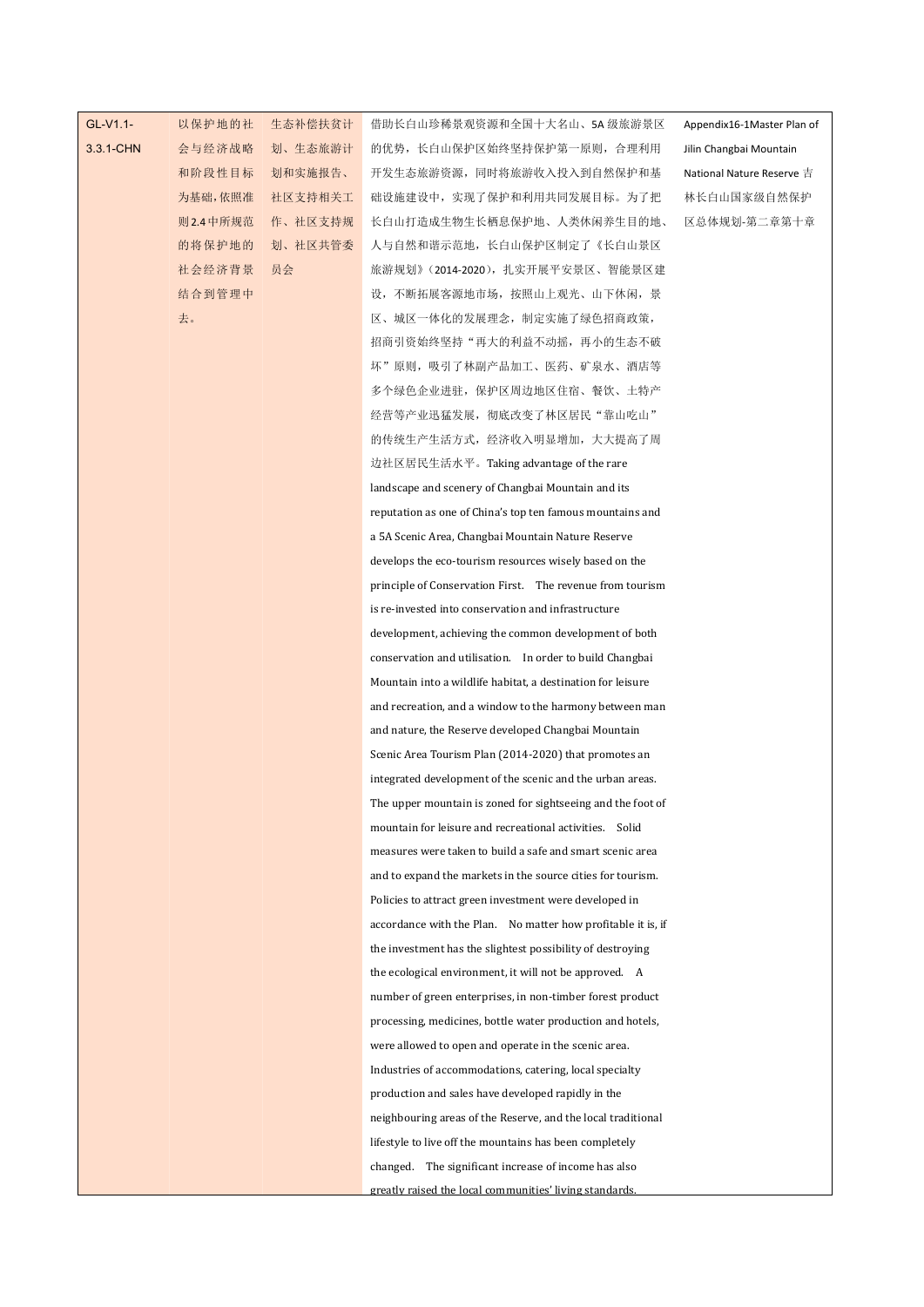| GL-V1.1-  | 在管理计划的     | 总规中有社区发     | 总体规划第五章 "5.5 社区共管规划"。2013 年由长白山保                              | Appendix27-1 长白山保护区 |
|-----------|------------|-------------|---------------------------------------------------------------|---------------------|
| 3.3.2-CHN | 评估、适应性治    | 展规划相应章      | 护区发起并成立了国际自然保护地联盟(IAPA),旨在共同                                  | 总体规划(第5-6章)         |
|           | 理、管理及规划    | 节,管理计划中     | 促进国内外生态保护事业的发展。长白山保护区并与中国                                     |                     |
|           | 过程中考虑到     | 有社区规划部      | 科学研究院、东北师范大学、北华大学等多家科研院所开                                     |                     |
|           | 了保护地为提     | 分, NGO 与科研  | 展交流合作。Chapter 5 of the Master Plan - 5.5 Community            |                     |
|           | 升当地社区的     | 院所的协议作为     | Co-Management Planning;                                       |                     |
|           | 经济收益所带     | 支持文件        | Changbai Mountain Nature Reserve initiated in 2013 the        |                     |
|           | 来的机遇(在不    |             | establishment of the International Alliance of Protected      |                     |
|           | 与保存保护地     |             | Areas (IAPA) with the aim to advance conservation at home     |                     |
|           | 主要价值冲突     |             | and abroad. The Reserve carries out exchange and              |                     |
|           | 的前提下)      |             | cooperation with Chinese Academy of Sciences, Northeast       |                     |
|           |            |             | Normal University, Beihua University and many other           |                     |
|           |            |             | research institutes.                                          |                     |
| GL-V1.1-  | 保护地的管理     | 管理计划; 年度    | 总体规划明确提出了建立保护区智慧化管理系统, 通过多                                    | Appendix27-1 长白山保护区 |
| 3.4.1-CHN | 有应对保护地     | 工作计划; 针对    | 元化数据采集系统和 GIS 系统的综合应用系统, 对森林资源                                | 总体规划(第5-6章)         |
|           | 主要威胁的工     | 这些威胁的监测     | 动态变化、国家重点保护野生动植物生境及繁衍规律、珍                                     |                     |
|           | 作方案, 涉及    | 或巡护计划方案     | 稀濒危物种数量变化趋势、生态系统及水文水质动态变化                                     |                     |
|           | (a) 准则 2.3 | 和报告; 对应 2.3 | 等进行智能化采集和统计分析。针对人为干扰,规划明确                                     |                     |
|           | 中明确指出的     | 中提出的威胁,     | 提出采取三项有效管理措施, 一是加大巡护管理; 二是提                                   |                     |
|           | 对保护地主要     | 保护地实施了相     | 高管护队伍的快速反应能力和执法水平; 三是成立联防联                                    |                     |
|           | 价值的威胁,或    | 应的应对措施的     | 护组织,充分调动军警部队和广大群众的积极性,共同参                                     |                     |
|           | (b) 对保护地   | 报告或说明       | 与自然保护事业。 The Master Plan proposes specifically the            |                     |
|           | 战略和阶段性     |             | establishment of an intelligent system for the Reserve's      |                     |
|           | 目标的实现的     |             | management, which will facilitate the intelligent acquisition |                     |
|           | 威胁,包括长期    |             | and statistical analysis of data related to the dynamic       |                     |
|           | 的和"外部的"    |             | changes in forest resources, habitats and reproduction        |                     |
|           | 威胁。        |             | patterns of wild animals and plants under special state       |                     |
|           |            |             | protection, trend of rare and endangered species              |                     |
|           |            |             | population change, and dynamic changes in the ecosystems,     |                     |
|           |            |             | hydrology and water quality through the comprehensive         |                     |
|           |            |             | application of diverse data acquisition systems and the GIS   |                     |
|           |            |             | system. The Master Plan also proposes three effective         |                     |
|           |            |             | measures targeting human disturbance - to expand and          |                     |
|           |            |             | strengthen patrol management, to increase the                 |                     |
|           |            |             | management and protection team's capacity in rapid            |                     |
|           |            |             | response and law enforcement, and to form a joint defence     |                     |
|           |            |             | and joint protection unit that fully mobilises military and   |                     |
|           |            |             | police forces and the general public to engage in nature      |                     |
|           |            |             | conservation.                                                 |                     |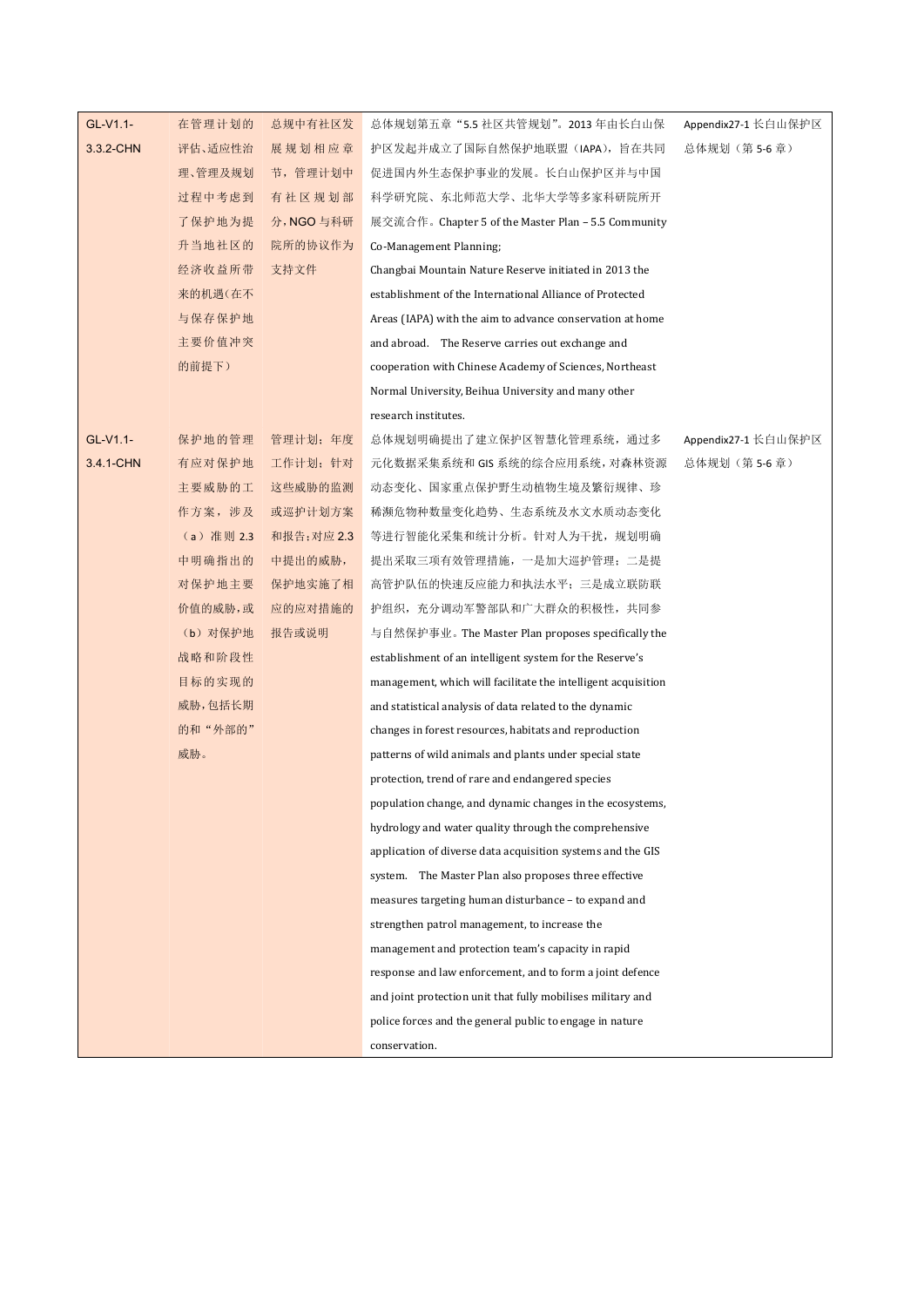| GL-V1.1-  | 在必要的节点  | 监测和巡护规   | 为掌握人为干扰和野生动物活动信息, 在区内布设远红外                                           | Appendix28-1SMART 巡护总           |
|-----------|---------|----------|----------------------------------------------------------------------|---------------------------------|
| 3.5.1-CHN | 设置了合理的、 | 划;监测和巡护  | 相机,安排巡护员定期进行巡查、监测和记录,此外还通                                            | 结报告                             |
|           | 运行有效的巡  | 记录; 设备运行 | 过 SMART 巡护系统对人为活动情况进行汇总和分析,并在                                        |                                 |
|           | 护和监控(或功 | 记录、照片等文  | 电子地图上予以准确标注,在月巡护报告中将人为活动、                                            |                                 |
|           | 能相等)的系  | 件;监测设备维  | 野生动物活动的重点区域、巡护盲点、管护盲区等情况向                                            |                                 |
|           | 统。      | 护制度      | 基层保护站反馈, 提出下步巡护重点区域和巡护线路的调                                           |                                 |
|           |         |          | 整意见。Cameras were distributed inside the Reserve to                   |                                 |
|           |         |          | capture information about human interference and wildlife            |                                 |
|           |         |          | activities, along with periodic patrols, supervision and             |                                 |
|           |         |          | recording. Additionally, the SMART system was applied to             |                                 |
|           |         |          | collect and analyze human activities and mark them on the            |                                 |
|           |         |          | electronic map. In the monthly report, human activities, key         |                                 |
|           |         |          | areas for wildlife activities, patrol blind spots, management        |                                 |
|           |         |          | blind areas and other situations are to be reported to the base      |                                 |
|           |         |          | protection stations along with advice for adjusting the patrol       |                                 |
|           |         |          | areas and routines for the next stage, which lays a solid            |                                 |
|           |         |          | foundation for timely spotting and processing of illegal entry       |                                 |
|           |         |          | activities.                                                          |                                 |
| GL-V1.1-  | 有法可依,依法 | 保护地管理办   | 《吉林长白山国家级自然保护区管理条例》 经吉林省第十                                           | Appendix1-1.Jilin Changbai      |
| 3.5.2-CHN | 执法, 公平执 | 法;执法记录;  | 三届人民代表大会常务委员会第十三次会议于 2019 年 8 月                                      | <b>Mountain National Nature</b> |
|           | 法。      | 保护地自我评估  | 1 日通过。2016 年长白山保护区通过了世界生物圈保护区                                        | Reserve Regulation 吉林长白         |
|           |         | 报告;环保督查  | 十年评估。2017年积极开展中央环保督察工作。The Jilin                                     | 山国家级自然保护区条例;                    |
|           |         | 整改意见;不公  | Changbai Mountain National Nature Reserve Regulation was             | Appendix29-1 2016 年长白           |
|           |         | 平执法举报文件  | passed on August 1, 2019 at the 13 <sup>th</sup> Meeting of the      | 山世界生物圈保护区十年                     |
|           |         |          | Standing Committee of the 13 <sup>th</sup> Jilin Provincial People's | 评估会议;                           |
|           |         |          | Congress. Changbai Mountain Nature Reserve passed the                | Appendix29-2 十年评估 (中            |
|           |         |          | ten-year evaluation as a world biosphere reserve. The                | 国人与生物圈国家委员会                     |
|           |         |          | Reserve received and supported in 2017 the inspection on             | 许智宏主席实地考察长白                     |
|           |         |          | ecological and environmental protection by the central               | 山保护区); Appendix29-3             |
|           |         |          | government.                                                          | 长白山关于中央环保督察                     |
|           |         |          |                                                                      | 期间群众举报破坏森林资                     |
|           |         |          |                                                                      | 源案件整改工作情况的报                     |
|           |         |          |                                                                      | 告                               |
|           |         |          |                                                                      |                                 |
|           |         |          |                                                                      |                                 |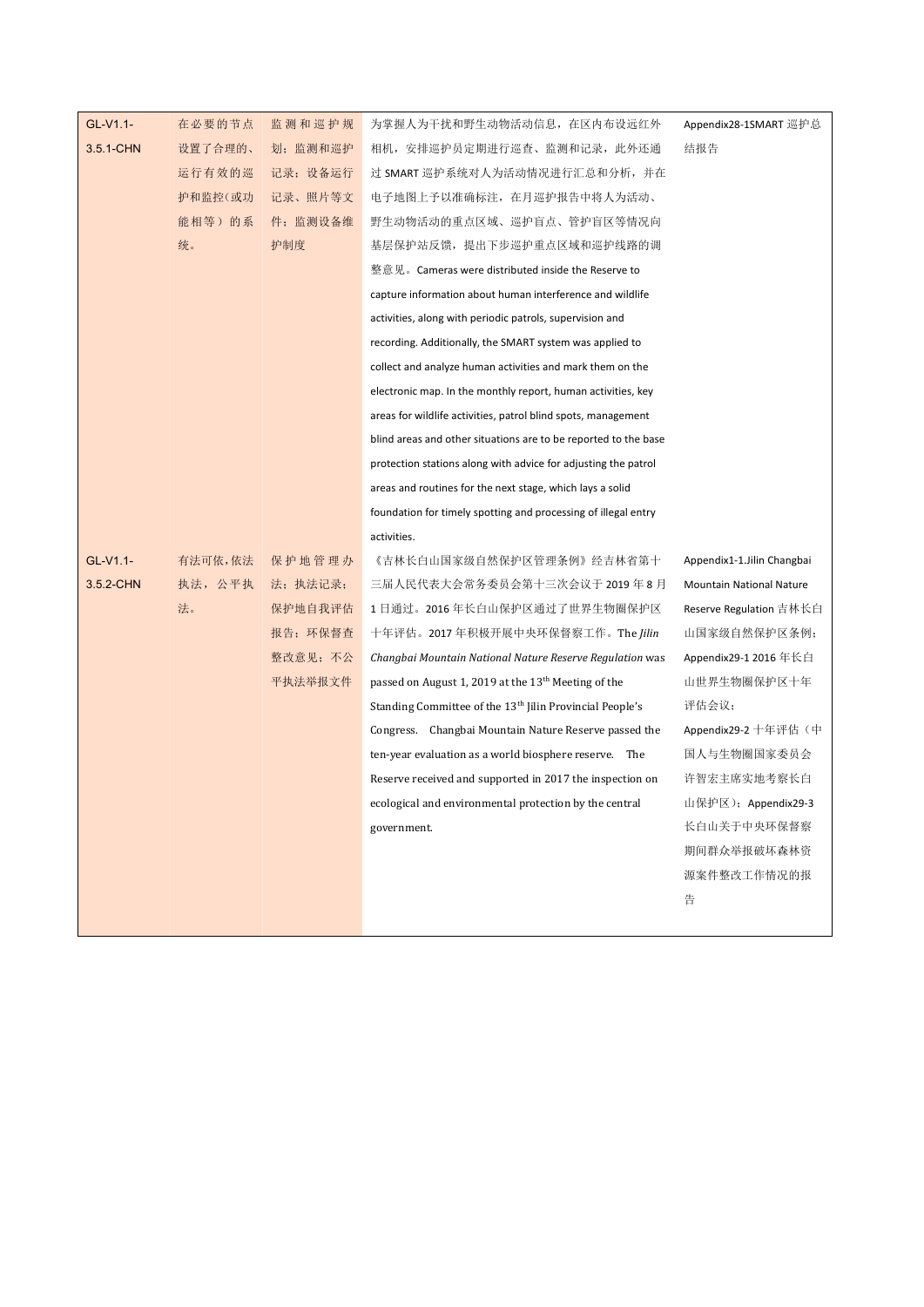| GL-V1.1-  | 向公众、利益相 | 报刊、出版物、  | 保护区在博物馆、游客基地等地点宣传相关法律法规,并                                    | Appendix5-1.Talk on             |
|-----------|---------|----------|--------------------------------------------------------------|---------------------------------|
| 3.5.3-CHN | 关方及权利人  | 网站、公众号、  | 通过传统媒体、网络媒体加强对相关法律法规进行宣传。                                    | <b>Environmental Protection</b> |
|           | 公开保护地使  | 布告、警示牌、  | The Reserve management body publicises relevant laws and     | Laws and Regulations held at    |
|           | 用的相关法律  | 以及博物馆、宣  | regulations at the Museum and the Tourist Centre, and also   | Chibei Branch of the            |
|           | 法规。     | 教中心、游客基  | employs traditional and Internet-based media to broadcast    | <b>Ecological Environment</b>   |
|           |         | 地等有相关的法  | relevant laws and regulations.                               | Bureau 生态环境局池北分                 |
|           |         | 律宣传      |                                                              | 局举办环境保护法律法规                     |
|           |         |          |                                                              | 专题讲座;                           |
|           |         |          |                                                              | Appendix5-2.Raise Higher        |
|           |         |          |                                                              | the Profile of the No. 1 Brand  |
|           |         |          |                                                              | of Jilin Province 把"吉林省         |
|           |         |          |                                                              | 第一名片"擦得更亮;                      |
|           |         |          |                                                              | Appendix5-3.Publicity           |
|           |         |          |                                                              | Campaigns Launched in           |
|           |         |          |                                                              | Changbai Mountain National      |
|           |         |          |                                                              | Nature Reserve 举办 2019 年        |
|           |         |          |                                                              | 《吉林长白山国家级自然                     |
|           |         |          |                                                              | 保护区条例》、红松种源保                    |
|           |         |          |                                                              | 护、"河长制"宣传活动;                    |
| GL-V1.1-  | 对保护地内允  | 管理制度;规划; | 为有效规范保护区管理工作, 对进入保护区开展科研、拍                                   | Appendix27-1 长白山保护区             |
| 3.6.1-CHN | 许开展的活动  | 年度工作总结;  | 摄等活动的单位进行备案登记, 发放入区许可证。以不破                                   | 总体规划 (第5-6章);                   |
|           | 类型及等级有  | 工作计划; 标牌 | 坏保护区生态环境及自然资源为标准,严格审查各类入区                                    | Appendix30-1 入区科研协              |
|           | 明确的规定,并 | 指示牌      | 行为申请材料, 并在入区过程中加强监督和管理。To                                    | 议;                              |
|           | 不损害保护地  |          | standardise the reserve management, any organisations        | Appendix30-2 长白山保护区             |
|           | 的主体功能。  |          | that wish to enter the Reserve for research and filming are  | 科研入区备案表;                        |
|           |         |          | required to register with the Reserve and records will be    | Appendix30-3 入区科研备案             |
|           |         |          | filed accordingly for reference. An entrance permit will     | 流程;                             |
|           |         |          | then be issued. The application materials for accessing      | Appendix30-4 长白山保护区             |
|           |         |          | the Reserve will be scrutinised against the ground rule that | 影视拍摄入区备案表;                      |
|           |         |          | the ecological environment and the natural resources in the  | Appendix30-5 入区拍摄备案             |
|           |         |          | Reserve shall not be damaged. Supervision and                | 流程;                             |
|           |         |          | management will be strengthened while the visitors are in    | Appendix30-6 入区审批汇总             |
|           |         |          | the Reserve.                                                 | 表 2017年                         |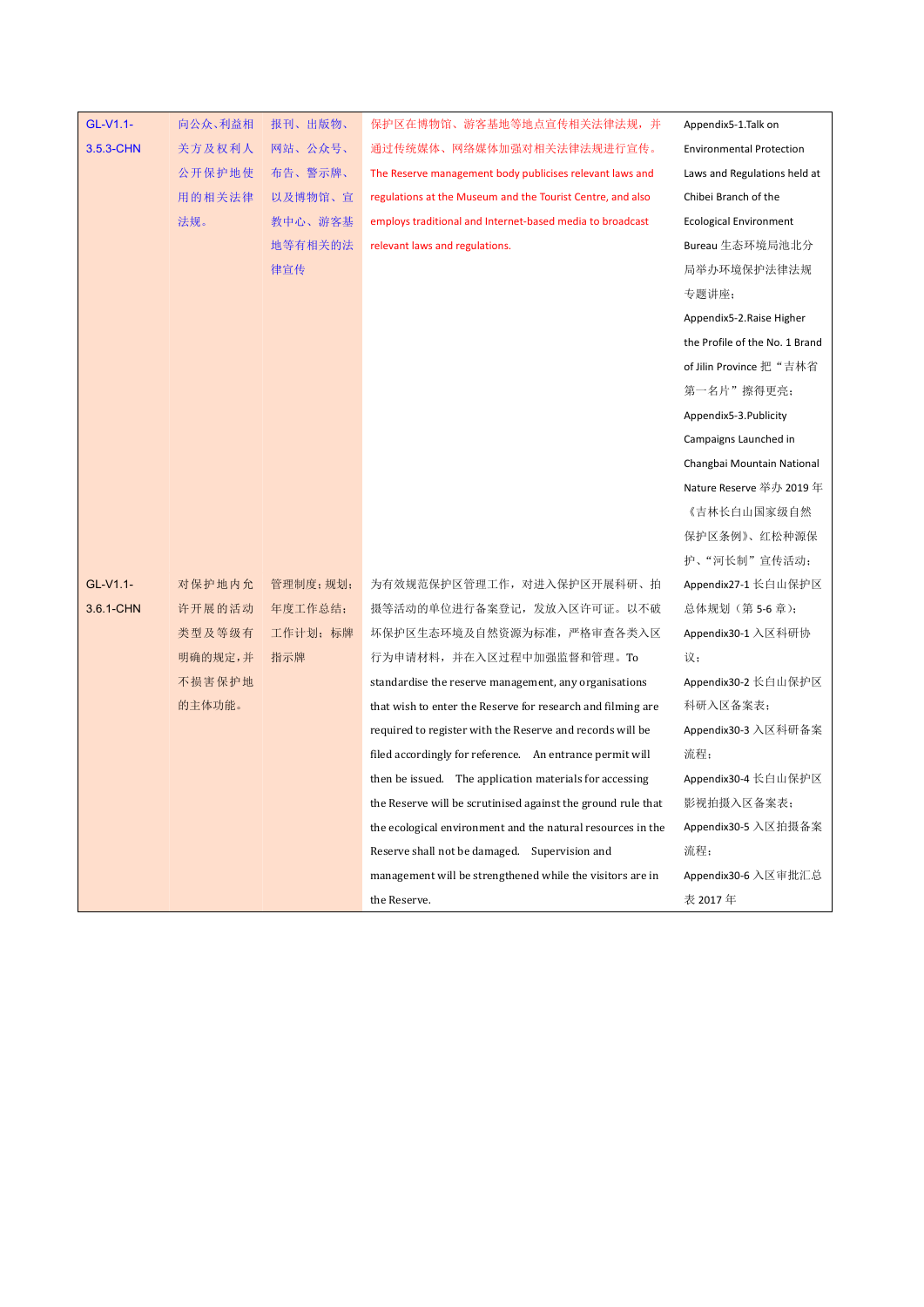| GL-V1.1-  | 当保护地允许  | 访问限制(门票、 | 长白山景区严格执行"分时分段"预约入景区,通过微信                                       | Appendix31-1 长白山景区购             |
|-----------|---------|----------|-----------------------------------------------------------------|---------------------------------|
| 3.6.2-CHN | 使用和访问时: | 每年总量限制、  | 公众号、长自山 APP、长自山官网 ichangbaishan.com 进行                          | 票须知; Appendix31-2 长白            |
|           | *对保护地的使 | 承载力的研究公  | 预约购买景区当日或者次日门票, 每个时段限制 2000 人进                                  | 山景区购票公众号                        |
|           | 用和访问要控  | 布与执行、当日  | 行实名制预约购买。Online real-name ticketing is required                 |                                 |
|           | 制到对保护地  | 最大访问量设   | to enter the Changbai Mountain Scenic Area. Visitors            |                                 |
|           | 主要价值的伤  | 定、预约机制设  | must select the time period for the entry and book the          |                                 |
|           | 害达到最低(例 | 立),通过保护地 | tickets in advance for the day of or one day before their visit |                                 |
|           | 如,通过许可证 | 许可, 网上的通 |                                                                 |                                 |
|           |         |          | through the WeChat public account, Changbai Mountain            |                                 |
|           | 件、设计、访问 | 稿        | smart phone application, or Changbai Mountain website at        |                                 |
|           | 限制、或教育  |          | www.ichangbaishan.com. The number of tourist for each           |                                 |
|           | 等)      |          | time period is capped at 2,000.                                 |                                 |
|           | *只要用户的需 |          |                                                                 |                                 |
|           | 求与保护地目  |          |                                                                 |                                 |
|           | 标的实现保持  |          |                                                                 |                                 |
|           | 一致,保护地的 |          |                                                                 |                                 |
|           | 管理就应做到  |          |                                                                 |                                 |
|           | 尽可能地满足  |          |                                                                 |                                 |
|           | 用户的需求。  |          |                                                                 |                                 |
| GL-V1.1-  | 允许访客进入  | 旅游规划, 旅游 | 《吉林长白山国家级自然保护区管理条例》第十六条、第                                       | Appendix1-1.Jilin Changbai      |
| 3.6.3-CHN | 保护地的访问  | 标牌, 游客管理 | 十七条、第十八条有明确进入保护区的规定。长白山保护                                       | <b>Mountain National Nature</b> |
|           | 的性质与范围  | 文件; 旅游收入 | 区制定了《长白山景区旅游规划》(2014-2020)以及《吉林                                 | Reserve Regulation 吉林长白         |
|           | 有明确的规定, | 分配办法     | 长白山国家级自然保护区总体规划(2018~2027)》 第五章 5.6                             | 山国家级自然保护区条例;                    |
|           | 且该访问与保  |          | 生态旅游规划, 扎实开展平安景区、智能景区建设。Articles                                | Appendix27-1 长白山总体规             |
|           | 留保护地多数  |          | 16, 17 and 18 in the Jilin Changbai Mountain National           | 划(第5-6章);                       |
|           | 位点主要价值  |          | Nature Reserve Regulation have clear provisions on entering     | Appendix32-1 长白山旅游规             |
|           | 和社会目标的  |          | the Reserve. Changbai Mountain Nature Reserve has               | 划                               |
|           | 取得相一致。  |          | developed Changbai Mountain Scenic Area Tourism Plan            |                                 |
|           |         |          | (2014-2020) and taken solid measures to build it into a safe    |                                 |
|           |         |          | and smart scenic area.                                          |                                 |
|           |         |          |                                                                 |                                 |
|           |         |          |                                                                 |                                 |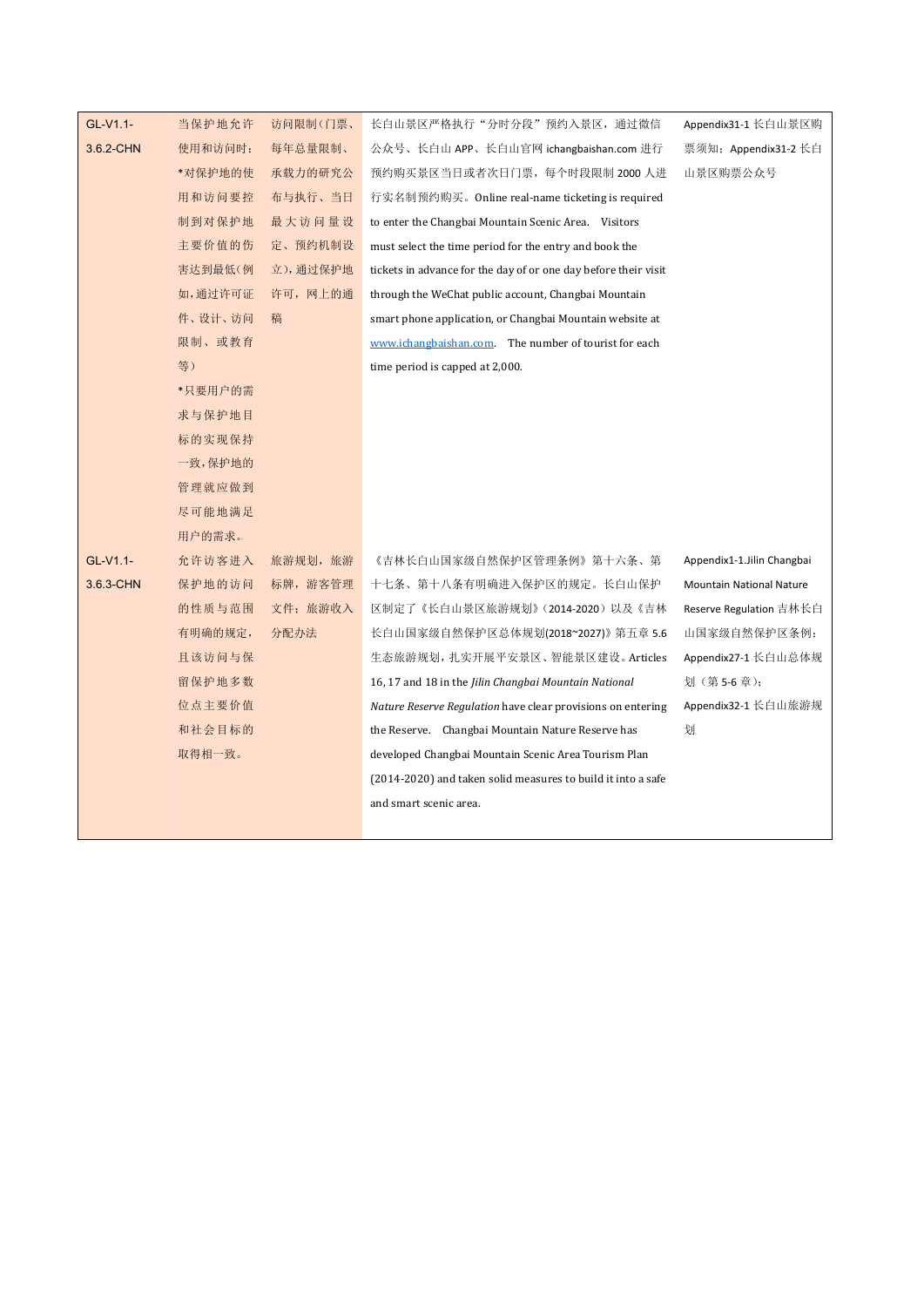| GL-V1.1-  | 当允许游客访   | 总体规划相关内  | 总体规划第五章"5.6生态旅游规划"。Chapter 5 of the    | Appendix27-1 长白山总体规 |
|-----------|----------|----------|----------------------------------------|---------------------|
| 3.6.4-CHN | 问时:      | 容;生态旅游实  | Master Plan - 5.6 Eco-tourism Planning | 划(第5-6章)            |
|           | • 游客影响要  | 施方案; 游客登 |                                        |                     |
|           | 控制到对保护   | 记等管理制度;  |                                        |                     |
|           | 地主要价值的   | 游客问卷调查。  |                                        |                     |
|           | 伤害达到最低   |          |                                        |                     |
|           | (例如,通过许  |          |                                        |                     |
|           | 可证件、访问限  |          |                                        |                     |
|           | 制、提供设施、  |          |                                        |                     |
|           | 教育和强制手   |          |                                        |                     |
|           | 段等)。     |          |                                        |                     |
|           | • 没有证据显  |          |                                        |                     |
|           | 示游客影响为   |          |                                        |                     |
|           | 保护地目标的   |          |                                        |                     |
|           | 实现造成了显   |          |                                        |                     |
|           | 著的威胁。    |          |                                        |                     |
|           | • 游客服务和  |          |                                        |                     |
|           | 设施与保护地   |          |                                        |                     |
|           | 的特性、价值和  |          |                                        |                     |
|           | 使用相吻合。   |          |                                        |                     |
|           | • 游客服务与  |          |                                        |                     |
|           | 设施满足具体   |          |                                        |                     |
|           | 的安全标准。   |          |                                        |                     |
|           | • 游客服务与  |          |                                        |                     |
|           | 设施满足合理   |          |                                        |                     |
|           | 的环境可持续   |          |                                        |                     |
|           | 标准。      |          |                                        |                     |
|           | • 提供的解说、 |          |                                        |                     |
|           | 教育及信息服   |          |                                        |                     |
|           | 务满足游客的   |          |                                        |                     |
|           | 需求(例如,针  |          |                                        |                     |
|           | 对不同年龄层   |          |                                        |                     |
|           | 或者不同听众   |          |                                        |                     |
|           | 需求等。)    |          |                                        |                     |
|           | • 保护地内的  |          |                                        |                     |
|           | 旅游业的管理   |          |                                        |                     |
|           | 能够支持保护   |          |                                        |                     |
|           | 地的目标     |          |                                        |                     |
|           | • 充分考虑到  |          |                                        |                     |
|           | 了并且合理地   |          |                                        |                     |
|           | 重视弱势群体   |          |                                        |                     |
|           | 的需求。     |          |                                        |                     |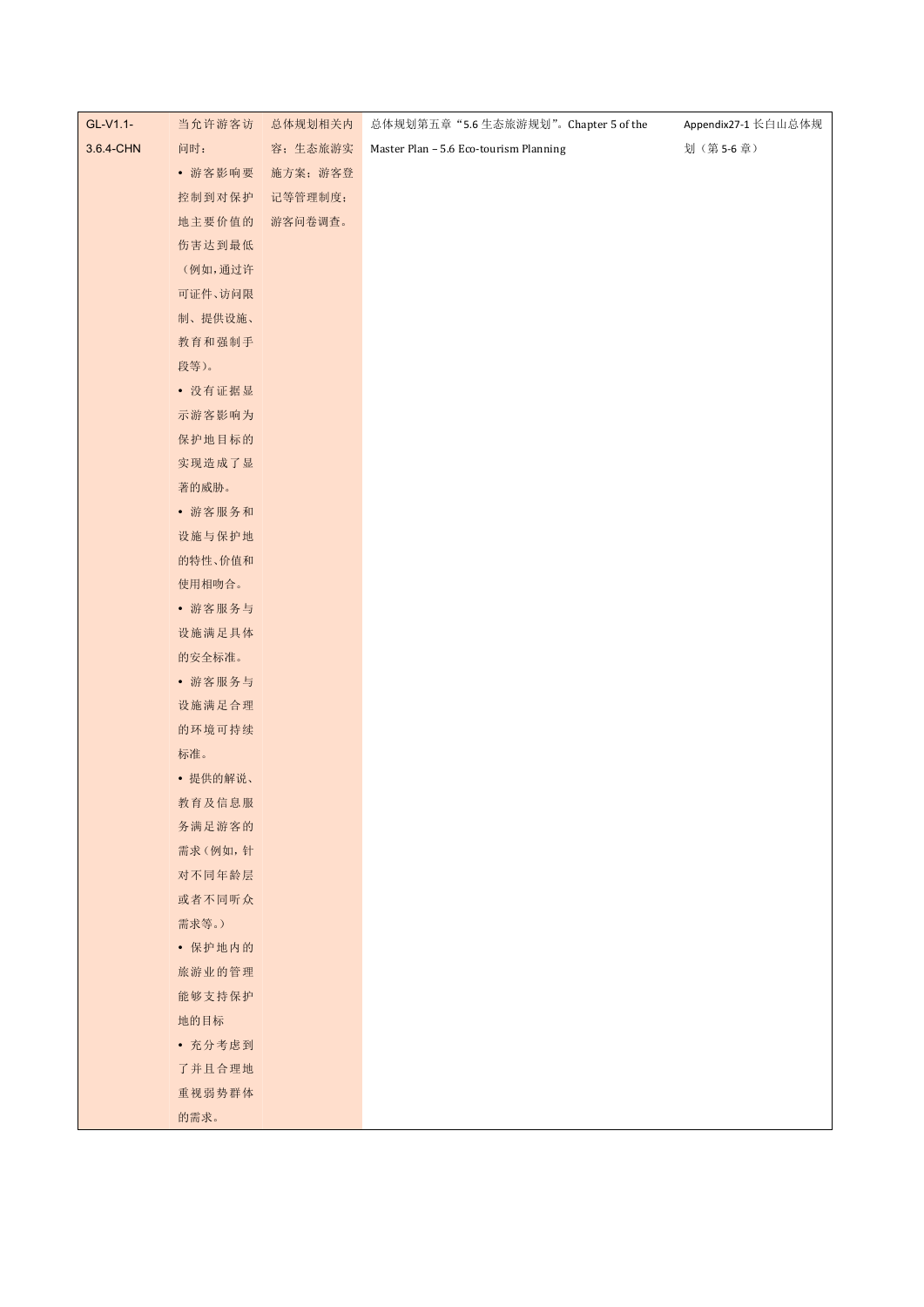| GL-V1.1-  | 针对准则 2.1    | 监测方案、活动、 | 2017年长白山保护区开展了野生动植物资源普查工作,并                              | Appendix18-1 长白山保护区 |
|-----------|-------------|----------|----------------------------------------------------------|---------------------|
| 3.7.1-CHN | 中明确指出的      | 指标体系、监测  | 形成调查报告。Changbai Mountain Nature Reserve carried          | 动物资源调查报告;           |
|           | 保护地的每一      | 报告       | out a survey of wild animal and plant resources in 2017. | Appendix18-2 长白山保护区 |
|           | 个主要价值进      |          |                                                          | 森林资源调查报告            |
|           | 行系统监测,并     |          |                                                          |                     |
|           | 且明确和记录      |          |                                                          |                     |
|           | 相应的绩效考      |          |                                                          |                     |
|           | 核指标,为评判     |          |                                                          |                     |
|           | 相关价值是否      |          |                                                          |                     |
|           | 得到成功保护      |          |                                                          |                     |
|           | 提供客观基础。     |          |                                                          |                     |
| GL-V1.1-  | 为每个自然价      | 卫星影像、物种  | 2020年长白山自然保护管理中心与东北师范大学、北华大                              | Appendix33-1 吉林长白山国 |
| 3.7.2-CHN | 值有关的绩效      | 数量调查监测报  | 学、中科院沈阳生态所、海南医学院、长白山科学研究院                                | 家级自然保护区森林生态         |
|           | 考核指标设定      | 告; 主要保护对 | 共同编纂完成了《吉林长白山森林生态系统评价》。Together                          | 系统评价 (第5-6章)        |
|           | 一个阈值水平      | 象报告;生态系  | with Northeast Normal University, Beihua University,     |                     |
|           | 并进行评估,如     | 统评估报告; 科 | Institute of Applied Ecology of the Chinese Academy of   |                     |
|           | 果该阈值水平      | 考报告。     | Sciences, Hainan Medical University, and Changbai        |                     |
|           | 得到实现,则可     |          | Mountain Academy of Sciences, Changbai Mountain Nature   |                     |
|           | 以客观地证实      |          | Conservation Management Centre compiled and completed    |                     |
|           | 相关主要价值      |          | in 2020 the Jilin Changbai Mountain Forest Ecosystem     |                     |
|           | 已得到成功的      |          | Assessment.                                              |                     |
|           | 保护。在适当的     |          |                                                          |                     |
|           | 情况下,阈值的     |          |                                                          |                     |
|           | 确定可以与那      |          |                                                          |                     |
|           | 些没有保护区      |          |                                                          |                     |
|           | 和保护区的预      |          |                                                          |                     |
|           | 期值相比,评估     |          |                                                          |                     |
|           | 包括基于在指      |          |                                                          |                     |
|           | 定时间段内主      |          |                                                          |                     |
|           | 要值的变化对      |          |                                                          |                     |
|           | 保护影响。       |          |                                                          |                     |
| GL-V1.1-  | 保护地对主要      | 保护成效评估报  | 《吉林长白山森林生态系统评价》 Jilin Changbai Mountain                  | Appendix33-1 吉林长白山国 |
| 4.1.1-CHN | 自然价值的保      | 告        | Forest Ecosystem Assessment                              | 家级自然保护区森林生态         |
|           | 留满足或超过      |          |                                                          | 系统评价(第5-6章)         |
|           | 了指标3.7.2中   |          |                                                          |                     |
|           | 所定的绩效阈      |          |                                                          |                     |
|           | 值,或满足下方     |          |                                                          |                     |
|           | 指标 4.1.2 中的 |          |                                                          |                     |
|           | 要求。         |          |                                                          |                     |